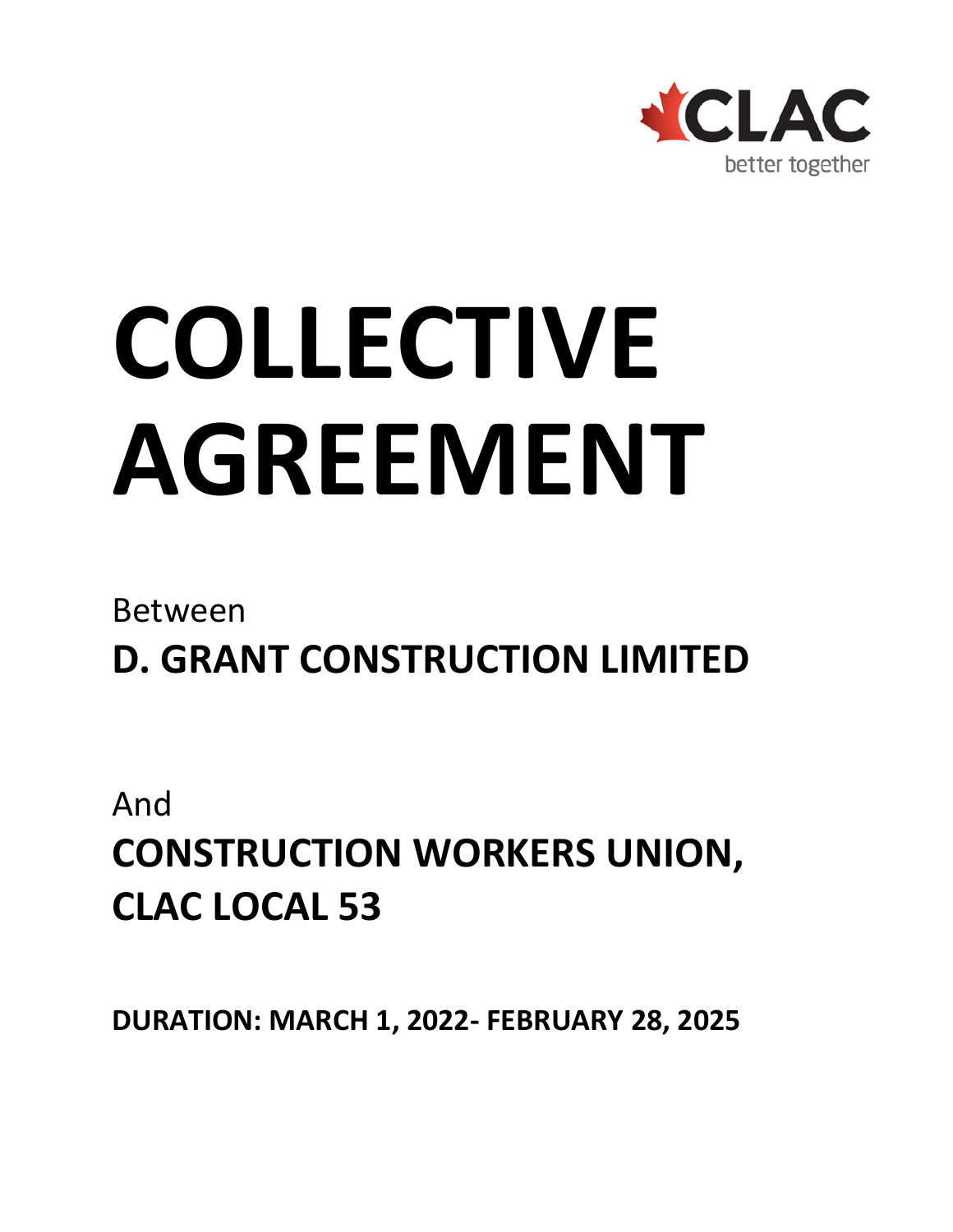## **COLLECTIVE AGREEMENT**

Between **D. GRANT CONSRUCTION LIMITED (hereinafter referred to as "the Employer")**

and **CONSTRUCTION WORKERS UNION, CLAC LOCAL 53 (hereinafter referred to as "the Union")**

**DURATION: MARCH 1, 2022– FEBRUARY 28, 2025**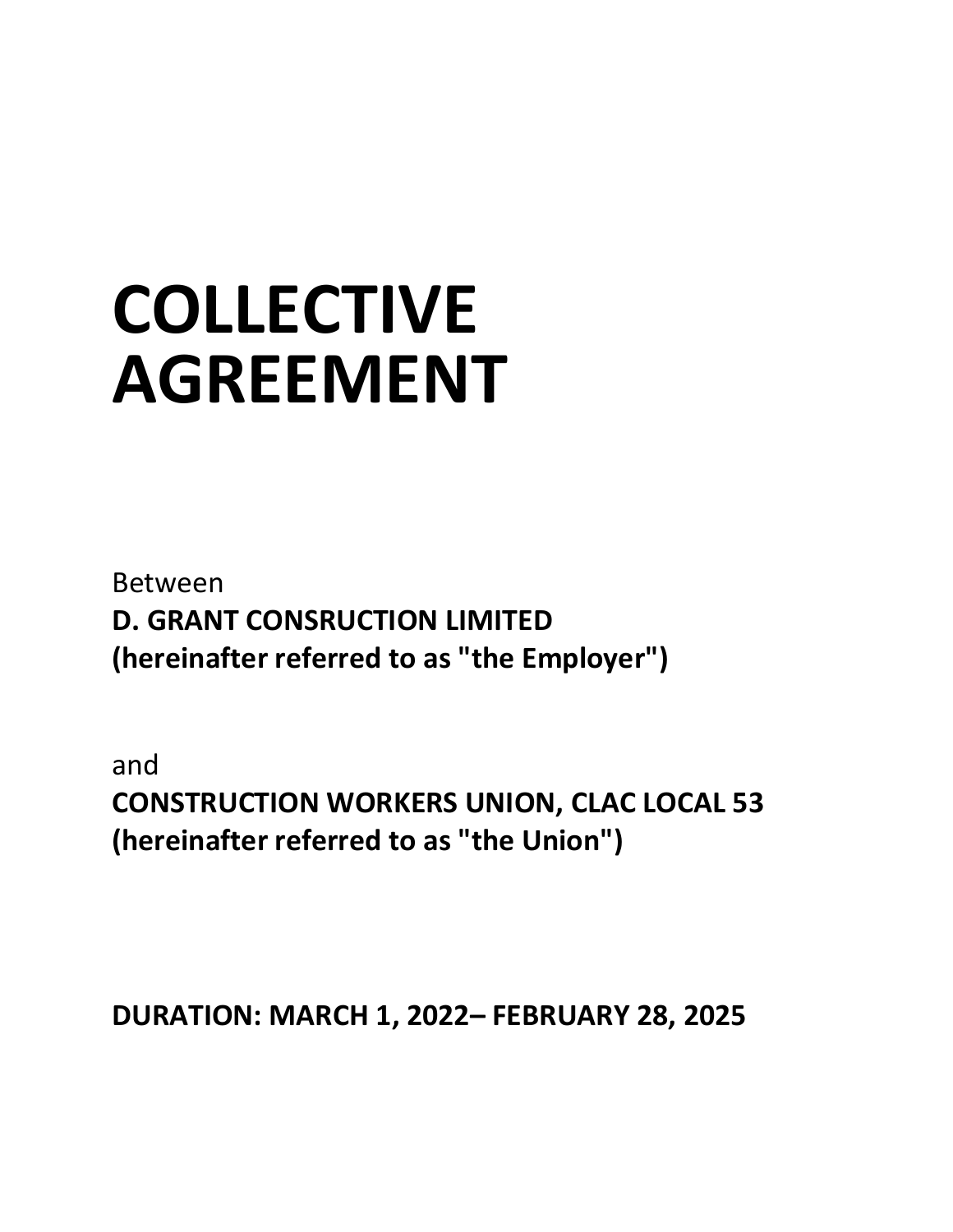#### TABLE OF CONTENTS

| ARTICLE 9 - HOURS OF WORK, OVERTIME, ON CALL WORK, REST PERIODS AND SHIFT      |  |
|--------------------------------------------------------------------------------|--|
|                                                                                |  |
|                                                                                |  |
|                                                                                |  |
|                                                                                |  |
|                                                                                |  |
| ARTICLE 15 - TRANSPORTATION, TRAVEL TIME AND ROOM AND BOARD  23                |  |
|                                                                                |  |
| ARTICLE 17 - PERSONAL PROTECTIVE EQUIPMENT, TOOLS AND APPAREL 25               |  |
|                                                                                |  |
| ARTICLE 19 - LEAVES OF ABSENCE, SICK LEAVE, BEREAVEMENT LEAVE AND JURY DUTY 27 |  |
|                                                                                |  |
|                                                                                |  |
|                                                                                |  |
|                                                                                |  |
|                                                                                |  |
|                                                                                |  |
|                                                                                |  |
|                                                                                |  |
|                                                                                |  |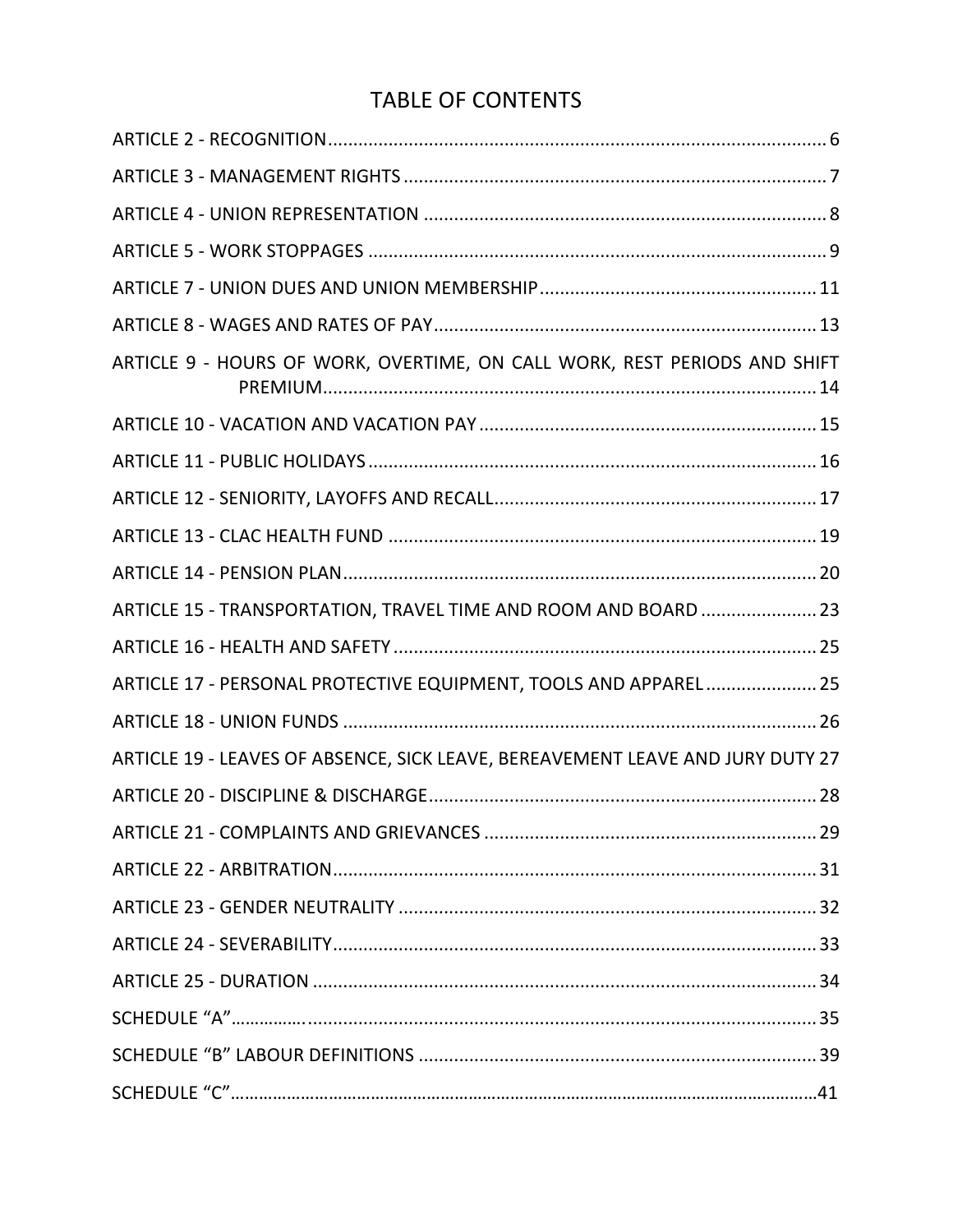#### **COLLECTIVE AGREEMENT**

**Between**

#### **D. GRANT CONSTRUCTION LIMITED (hereinafter referred to as "the Employer")**

**and**

#### **CONSTRUCTION WORKERS UNION, CLAC LOCAL 53 (hereinafter referred to as "the Union")**

#### **Duration: March 1, 2022 to February 28, 2025**

#### **ARTICLE 1 - PURPOSE**

- 1.01 The general purpose of this Agreement is to establish mutually satisfactory relations between the Employer, the Union, and the employees, to provide measures for the prompt and equitable disposition of grievances, and to establish and maintain satisfactory working conditions, hours of work and wages for all employees who are subject to the provisions of this Agreement.
- 1.02 The parties jointly acknowledge the beneficial advantages of the establishment by the Employer of good working conditions and a fair level of compensation, both of which being significant factors in perpetuating the continued employment of the workforce. The Union acknowledges that to achieve these goals, the Employer must be in a strong market position, which means that it must produce efficiently, at the lowest possible cost, consistent with fair labour standards. The Union will support the Employer's efforts to eliminate waste in production, conserve materials and supplies, provide a superior quality of workmanship, prevent accidents, and to strengthen the goodwill between the Employer, the employee, the customer, and the public.
- 1.03 The parties recognize that where various legislation overrides the provisions contained herein, such legislation shall prevail. This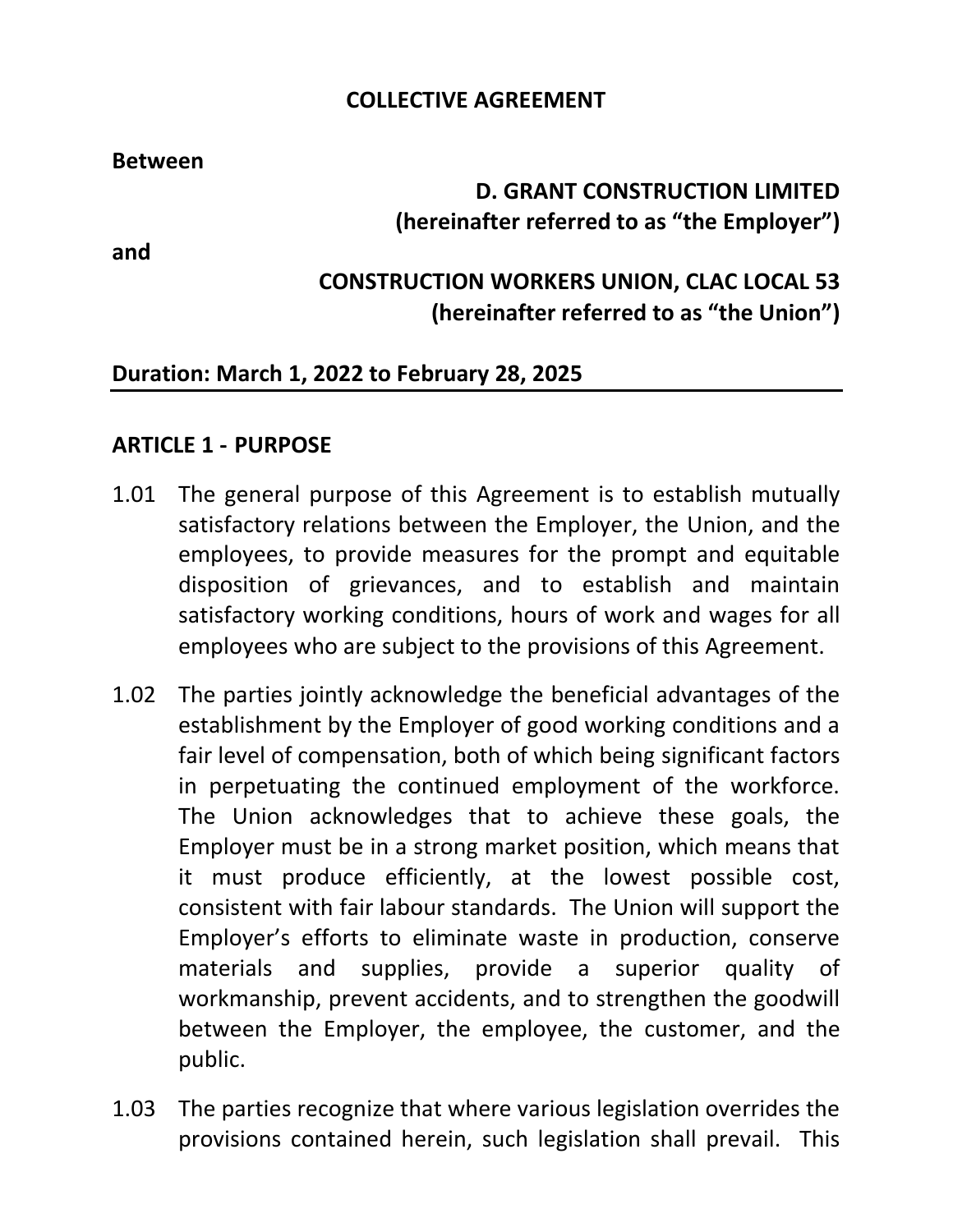shall include, but not be limited to such statutes as, the *Ontario Human Rights Code*, the *Employment Standards Act*, the *Workplace Safety & Insurance Act* and the *Occupational Health and Safety Act*.

#### <span id="page-4-0"></span>**ARTICLE 2 - RECOGNITION**

- 2.01 The Employer recognizes the Union as the exclusive bargaining agent for all carpenters, carpenters' apprentices, formsetters, and construction labourers in the employ of the Employer in all sectors of the construction industry in the Province of Ontario save and except non-working foremen, persons above the rank of non-working foreman and sales and office staff.
- 2.02 Students enrolled in school and intending to return to a secondary or post-secondary education are excluded from the terms of this Collective Agreement during their regularly scheduled vacation breaks to a maximum of five (5) months. Participants in the Ontario Youth Apprenticeship Program or in a pre-apprenticeship program offered by a registered college are also excluded from this Agreement for the duration of their participation in such program(s).
- 2.03 There shall be no revision, amendment or alteration of the bargaining unit as defined herein, or of any of the terms and provisions of this Agreement, except by mutual agreement, in writing, of the parties. Without limiting the generality of the foregoing, no classification may be removed from or added to the bargaining unit except by mutual agreement, in writing, of the parties. Failure to agree to any revision, amendment or alteration of the bargaining unit or the removal from or addition to any bargaining unit classification shall not constitute a grievance, nor be submitted to arbitration.
- 2.04 The Employer may, at its sole discretion, subcontract, sublet,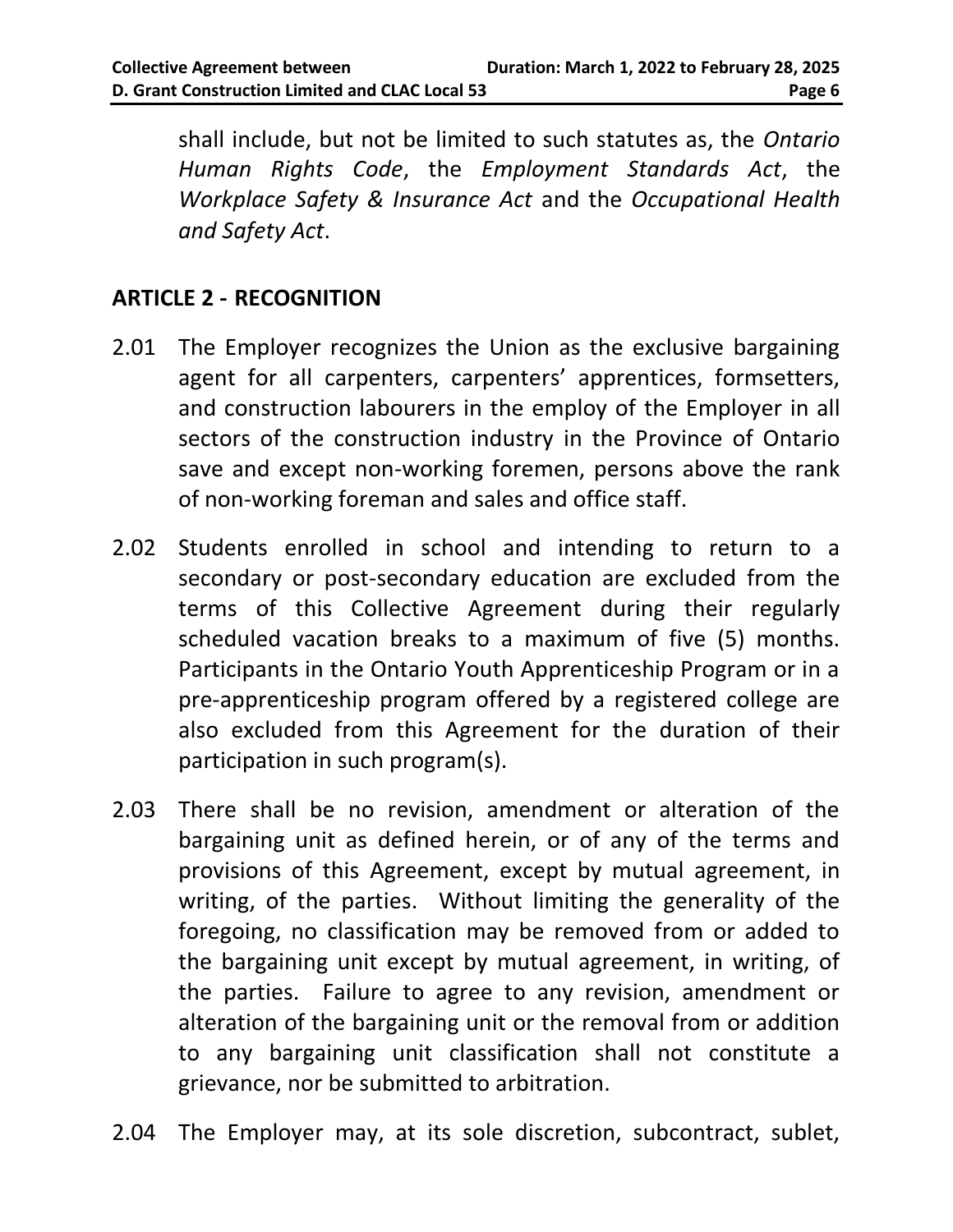utilize outside agency staff, or otherwise assign any number of persons to perform work normally performed by employees covered by this Agreement provided that no qualified employee is laid off as a result, or no qualified employee is available for recall or available during the recall period in accordance with Article 12.02 (h). Any such subcontracting, subletting, utilization of outside agency staff or other assignment of such work shall be considered by the Employer and Union to be specifically excluded from and not within the scope of the bargaining unit description set out in Article 2.01 above, such that the terms and conditions of this Agreement shall have no application whatsoever to the subcontracting, subletting, utilization of outside agency or other assignment of such work.

#### <span id="page-5-0"></span>**ARTICLE 3 - MANAGEMENT RIGHTS**

- 3.01 The Union acknowledges that it is the exclusive function of the Employer to hire, fire, promote, demote, and suspend employees provided that a claim by any employee, who has completed his probationary period, that he has been disciplined or discharged without just cause may be the subject of a grievance.
- 3.02 Provided such actions are consistent with the further terms of this Collective Agreement, the Employer's rights include but are not limited to the following:
	- a. The right to maintain order, discipline, and efficiency; to make, alter and enforce rules and regulations and policies and practices to be adhered to by its employees including the right to continue to develop, administer, maintain and enforce the provisions of the Employer's Employee Manual provided such provisions are not inconsistent with any of the provisions of this Agreement;
	- b. The right to select, hire and direct the workforce and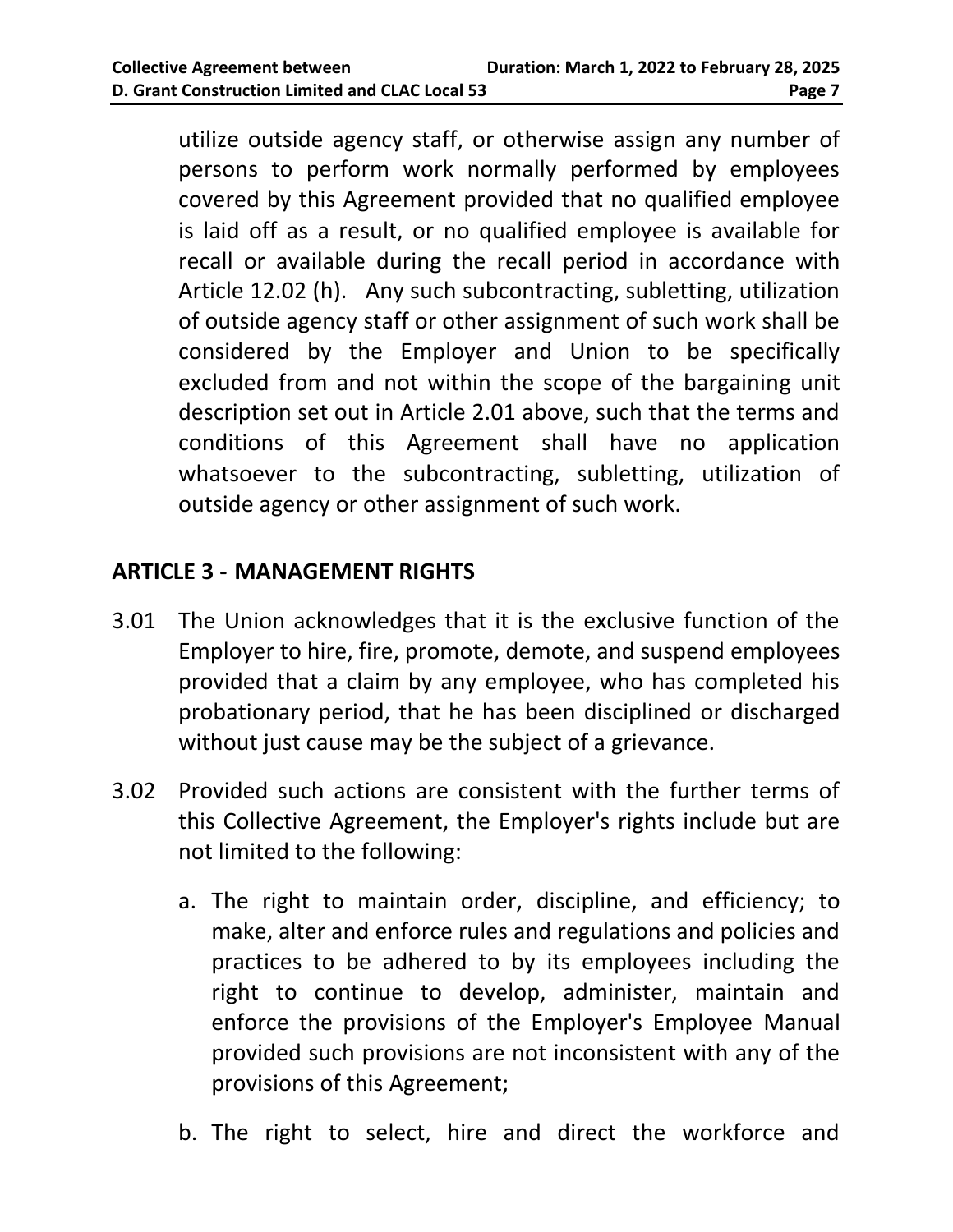employees; to transfer, assign, promote, demote, classify, layoff, recall and suspend employees; to discipline and discharge employees for just cause; to select and retain employees for positions excluded from the bargaining unit;

c. The right to operate and manage the Employer's business in order to satisfy its commitments and responsibilities. The right to determine the kind and location of business to be done by the Employer, the direction of the working forces, the scheduling of work, the number of shifts, the methods, processes and means by which work is to be performed, job content, quality and quantity standards, the right to use improved methods, machinery and equipment, the right to determine the number of employees needed by the Employer at any time and generally, the right to manage the business of the Employer, and to plan, direct and control the operations of the Employer, including the workforce, without interference.

#### <span id="page-6-0"></span>**ARTICLE 4 - UNION REPRESENTATION**

- 4.01 For the purpose of representation with the Employer, the Union shall function and be recognized as follows:
	- a. Stewards are representatives of the employees in certain matters pertaining to this Agreement, including the processing of grievances. Stewards will not absent themselves from their work to deal with grievances without first obtaining permission from the Employer. Permission will not be withheld unreasonably. Stewards that are absent from work to attend a grievance meeting, grievance arbitration, mediation or any other proceeding that arises from the administration or enforcement of this Agreement shall receive their regular hourly rate for all time spent attending to such matters.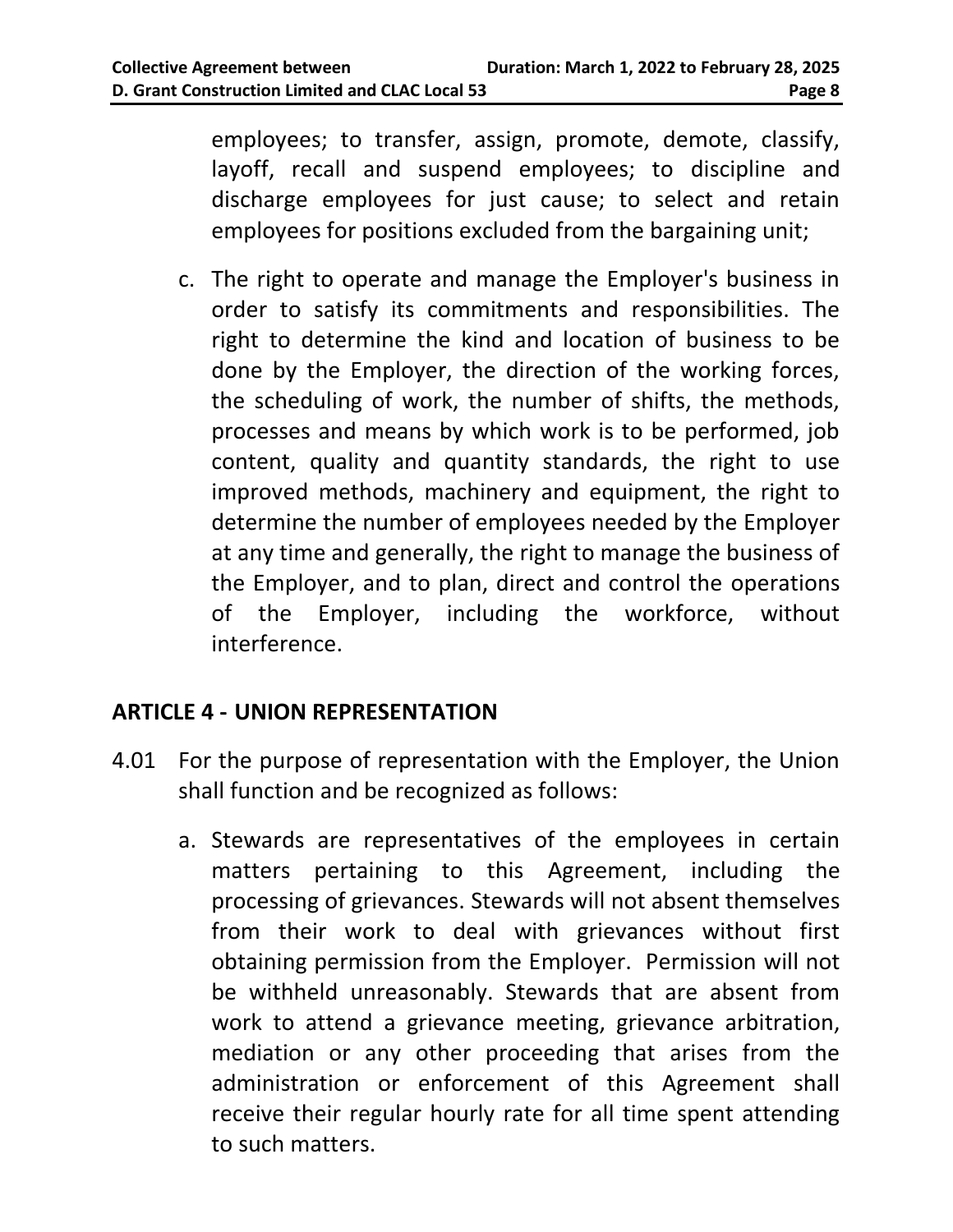- b. Bargaining committee members shall be recognized as having authority to participate in the negotiations for a Collective Agreement and any renewals thereof. Bargaining committee members shall be granted paid leave by the Employer from their scheduled work to participate in negotiations.
- c. Union Representatives are representatives of the employees in all matters pertaining to this Agreement, particularly for the purpose of processing grievances, negotiating amendments to and renewals of this Agreement and enforcing the employees' collective bargaining rights as well as any rights under this Agreement and under the law.
- 4.02 The Union agrees to notify the Employer in writing of the names of its stewards and the effective dates of their appointments. The Employer shall not be required to recognize a steward until such notice is received.
- 4.03 The Employer may meet periodically with the employees for the purpose of discussing any matters of mutual interest or concern to the Employer, the Union, and the employees. A Union Representative may attend such meetings.
- 4.04 Union Representatives shall have the right to periodically visit job sites without disrupting productivity and without unreasonable intrusion into the Employer or its clients' premises. The Union's Representative shall report to the site superintendent, or foreman upon arriving at a worksite, and shall abide by all necessary protocol as determined by the general contractor, the Employer, or the client.

#### <span id="page-7-0"></span>**ARTICLE 5 - WORK STOPPAGES**

5.01 In view of the orderly procedure established by this Agreement for the settling of disputes and the handling of grievances, the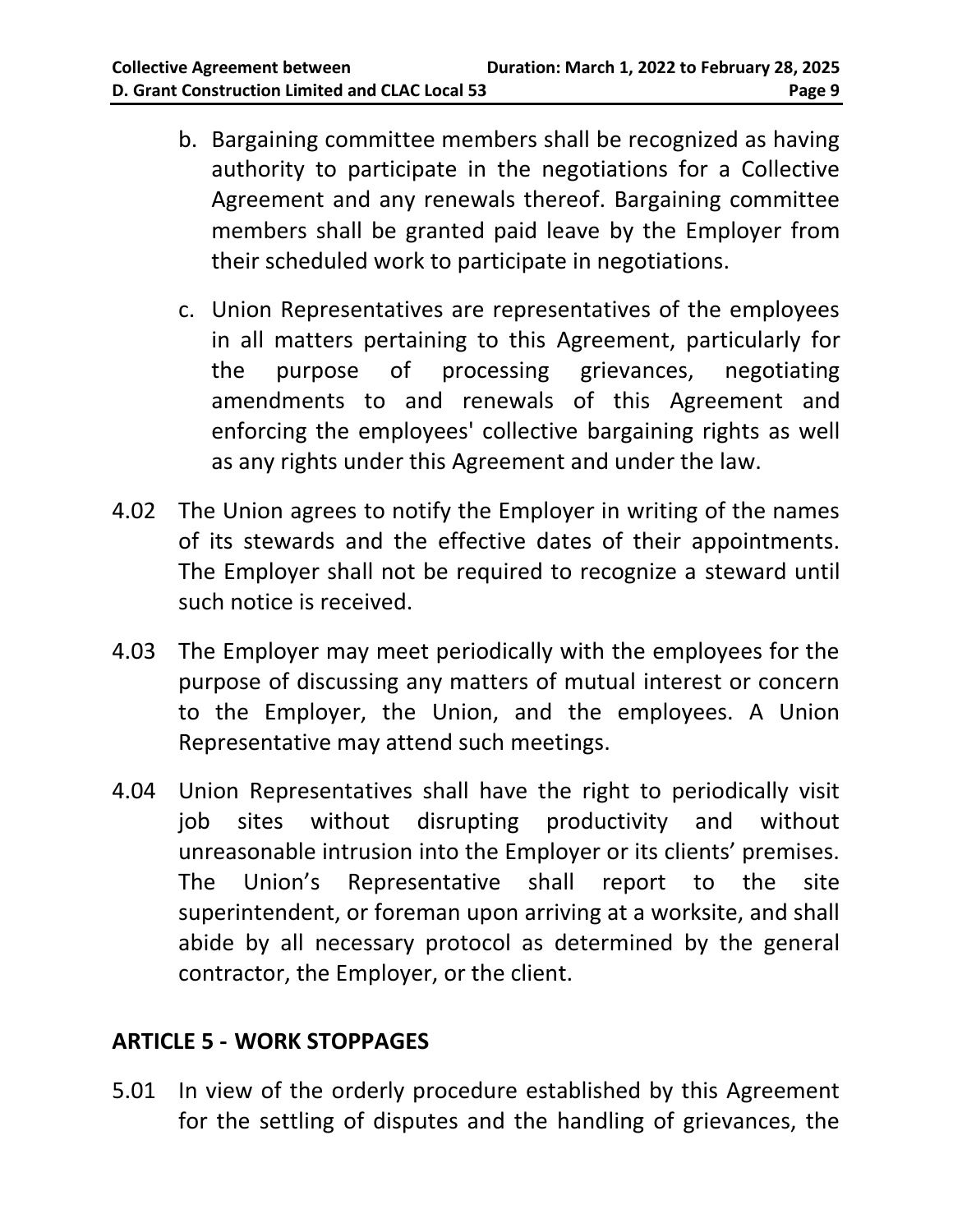Union agrees that during the term of this Agreement, or while negotiations for a renewal or further agreement are being held, neither the Union, its members or any employee shall take part in or cause or encourage any strike, picketing, slowdown or any stoppage or suspension of, or interference with work, or production, which shall in any way affect the operations of the Employer, nor shall there be any sympathy strikes, or secondary strikes and boycotts.

5.02 The Employer agrees that during the term of this Agreement, or while negotiations for a renewal Agreement are being held, the Employer will not engage in any lockout of its employees or deliberately restrict or reduce the hours of work or deliberately send employees home when this is not warranted by the workload.

#### **ARTICLE 6 - EMPLOYMENT POLICY**

- 6.01 The Union and the Employer will cooperate in maintaining a desirable and competent labour force. The Employer will notify the Union of staffing requirements giving as much prior notice as possible. The Union will provide a list of manpower available. The Employer at its discretion may hire employees so listed or from other sources.
- 6.02 To assist in the efficient placement of appropriately skilled members the Employer will inform the Union when employees are laid off and when new employees are hired.
- 6.03 The Employer has the right to hire new employees as needed, provided that no employee is laid off as a result of the hiring, and provided that there are no employee(s) who have been laid off that are eligible for recall in accordance with Article 12.
- 6.04 New employees will be hired on a three (3) month probationary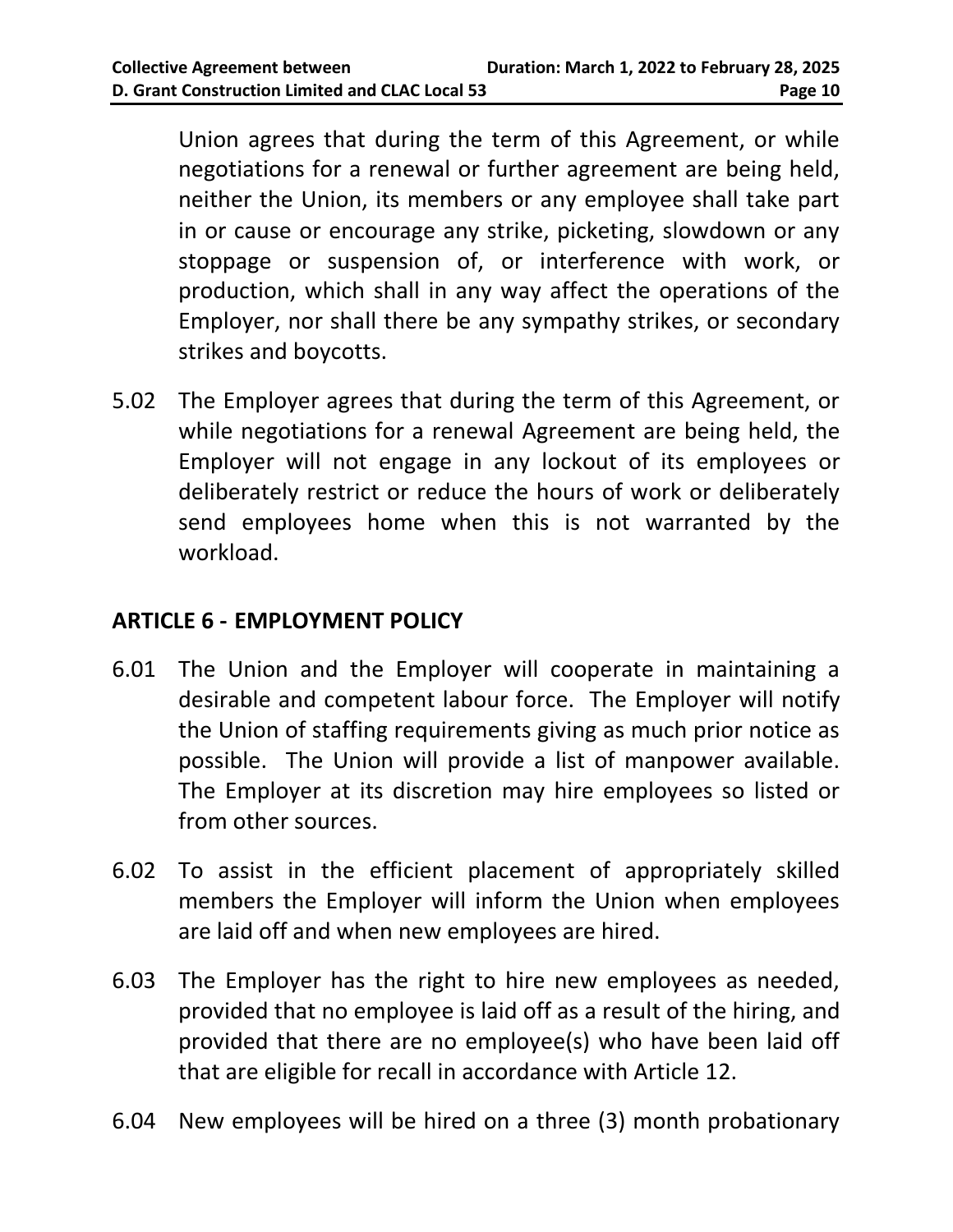period commencing from the date of hire and the following shall apply:

- a. Regular union dues and administrative dues are to be deducted and remitted from the first day of employment.
- b. Notwithstanding the provisions of Article 3.02 (b), which the parties agree will not apply to an employee who has not completed his probationary period, an employee may be discharged during the employee's probationary period, at the discretion of the Employer, and such discharge shall not become the subject of a grievance.

#### <span id="page-9-0"></span>**ARTICLE 7 - UNION DUES AND UNION MEMBERSHIP**

- 7.01 The Employer shall deduct from each employee, from the commencement of employment, an amount equal to the Union dues as set by the National Convention of the Union and as described within the Dues Directive that it issues. The Employer is also authorized to deduct any administration dues owed to the Union by an employee upon hire.
- 7.02 The total amount(s) deducted on behalf of the Union will be remitted by the Employer to the Union by the fifteenth (15th) day of each month following the month for which the monies were deducted, together with an itemized list of the employees for whom the deductions are made and the amount remitted for each.
- 7.03 The Union and the employees agree that the Employer will be saved harmless for all deductions and payments so made.
- 7.04 The Employer shall remit dues, electronically, on a form prescribed by the Union and shall include on such remittance the following information for each employee: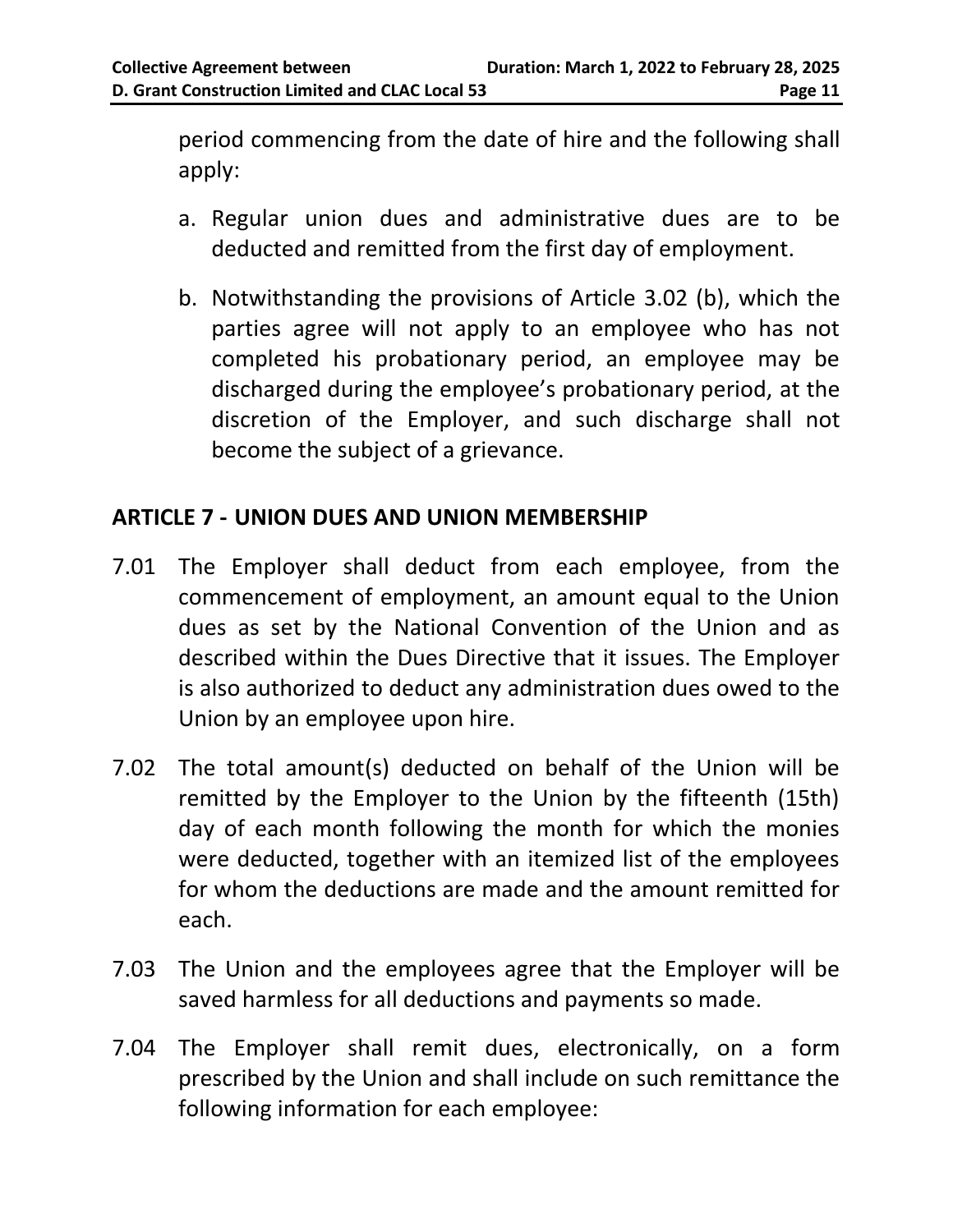- a. first, middle, and last name;
- b. rate of hourly pay;
- c. any hourly premiums;
- d. gross earnings;
- e. total regular and overtime hours worked in the month for which such deductions are made (If an employee earned both 1½ and double time overtime premiums, these hours shall be recorded separately);
- f. dues deducted and remitted on behalf of the employee as may be prescribed by the Union;
- g. contributions on behalf of the employees and any deductions from and remitted for an employee as may be prescribed by this Agreement.
- h. Social Insurance Number; and,
- i. date of birth.
- 7.05 When the Employer hires a new employee, the Employer shall also include on the next remittance, the following information:
	- a. complete mailing address;
	- b. e-mail address;
	- c. primary telephone;
	- d. date of hire;
	- e. classification, including trade certificate number and apprenticeship level or year.
- 7.06 The Employer shall also record on a remittance any of the following changes in employment status:
	- a. Change in classification, level, or apprenticeship year; or
	- b. Job end date (for temporary, or permanent separation).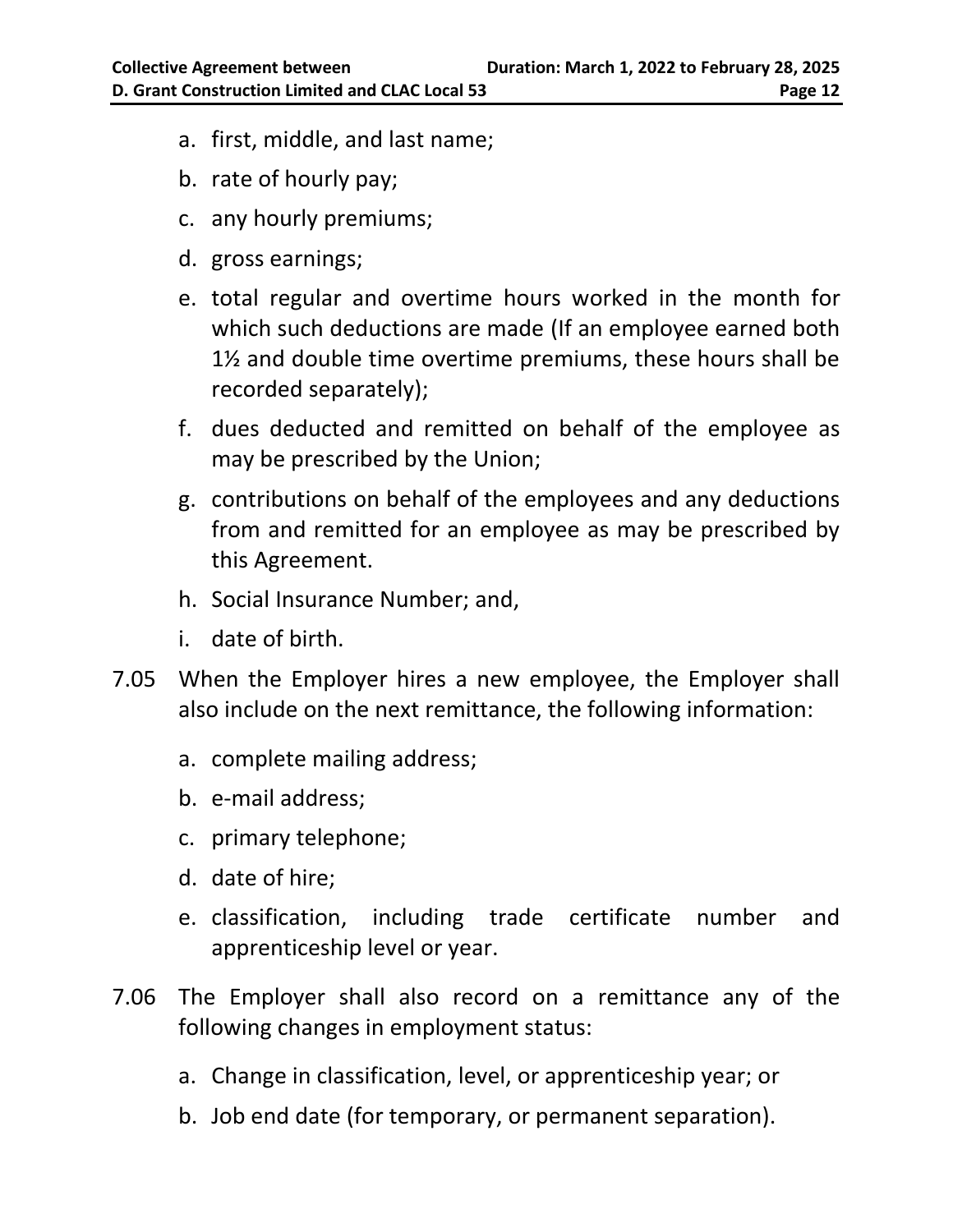- 7.07 All contributions and deductions pursuant to this Agreement (i.e., Health and Welfare Plan, Pension Plan, Education and Training Fund, and Industry Fund) shall be remitted together with and in the manner described for Union dues, as set out here in Article 7.
- 7.08 Neither the Employer nor the Union will compel employees to become members of the Union. The Employer will not discriminate against employees because of Union membership or lack thereof, and it will inform all new employees of the contractual relationship with the Union. Before commencing work, the Employer will provide any new employee with the contact information for a Steward or a Union Representative in order to give such Steward or Union Representative an opportunity to describe the Union's purposes and representation policies to such new employees. The Employer will email Stewards a summary of employee hires and departures as they occur.
- 7.09 At the time of hire, the Employer shall provide each newly hired employee with a Welcome Package of information prepared by the Union. The Union shall provide copies of Welcome Packages to the Employer upon request for additional supply.
- 7.10 Employees who cannot support the Union with their dues for reasons of conscience, as determined by the Union's internal guidelines of what constitutes a conscientious objection, may apply to the Union, in writing, to have their dues redirected. Such application shall outline the nature of the conscientious objection.

#### <span id="page-11-0"></span>**ARTICLE 8 - WAGES AND RATES OF PAY**

8.01 Wage rate schedules applicable to various job classifications are as set forth on Schedule "A" attached hereto and made part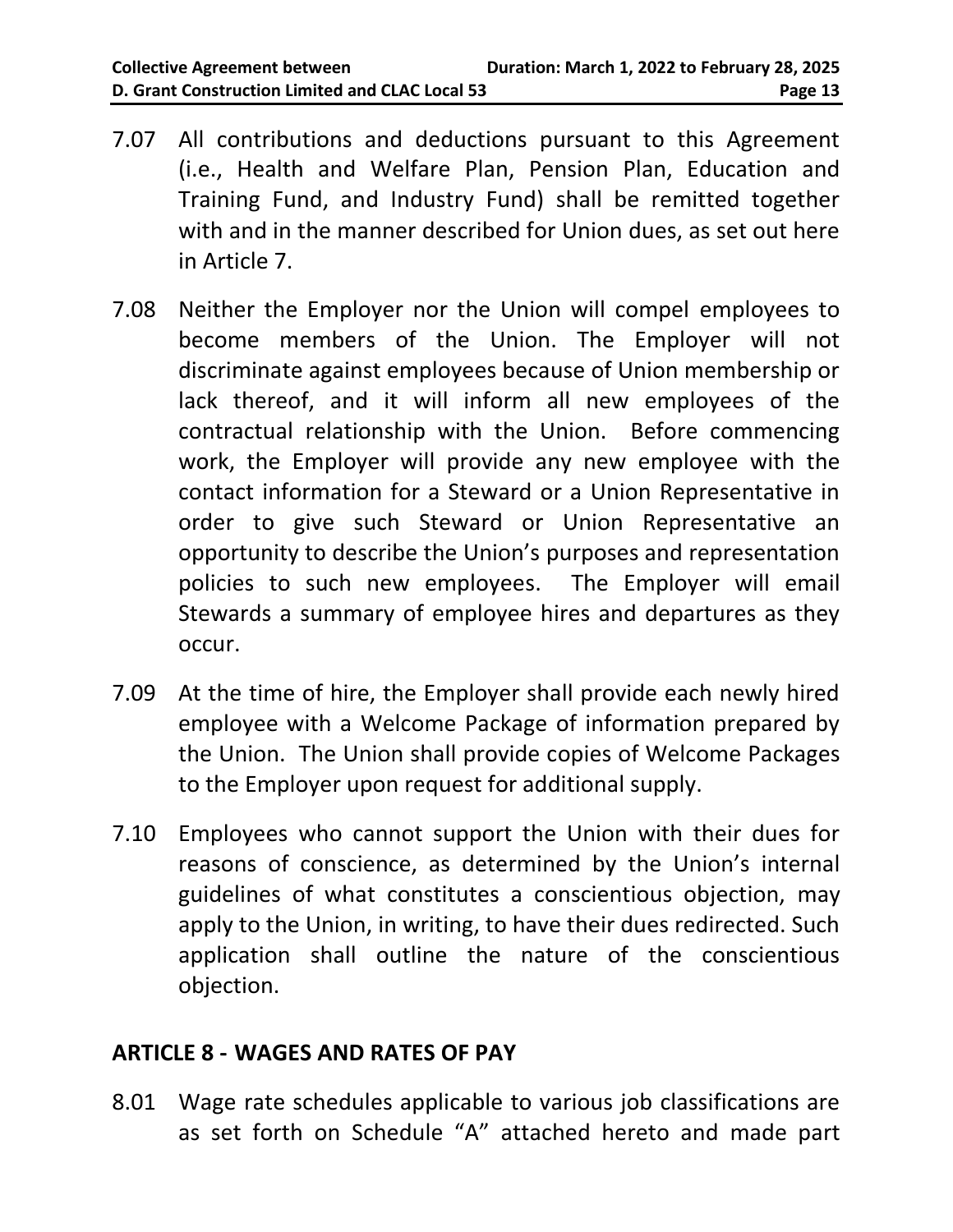hereof. The wages shall apply to all work performed by the employees.

- 8.02 Wages shall be paid by direct deposit and shall be accompanied by a separate statement identifying both the Employer and employee, outlining regular hours worked, the hourly rate, overtime hours worked, the total earnings, the amount of each deduction and net earnings.
- 8.03 In the event that a new classification(s) is established by the Employer during the term of this Agreement, the wage rate applicable for such newly established classification(s) shall be subject to negotiations between the Employer and the Union. Should the Employer and the Union fail to successfully negotiate such wage rate, the parties agree that the sole issue of the establishment of such wage rate may be submitted to arbitration in accordance with Article 23 - Arbitration of this Agreement.

#### <span id="page-12-0"></span>**ARTICLE 9 - HOURS OF WORK, OVERTIME, ON CALL WORK, REST PERIODS AND SHIFT PREMIUM**

- 9.01 The following sections and paragraphs are intended to define the normal hours of work, for the purpose of calculating overtime only and shall not be construed as a guarantee of hours of work per day or per week, or of days of work per week.
- 9.02 A regular workweek shall consist of forty-four (44) hours, comprised of five (5) regular work days, Monday to Friday inclusive. The employee and Employer may jointly agree to amend the regular work day, subject to the requirements of each work site.
- 9.03 All work performed in excess of ten (10) hours in one day, and any hours in excess of forty-four (44) hours in a work week, shall be paid at the rate of one and one-half times (1½x) the regular hourly rate of pay. In calculating the total regular number of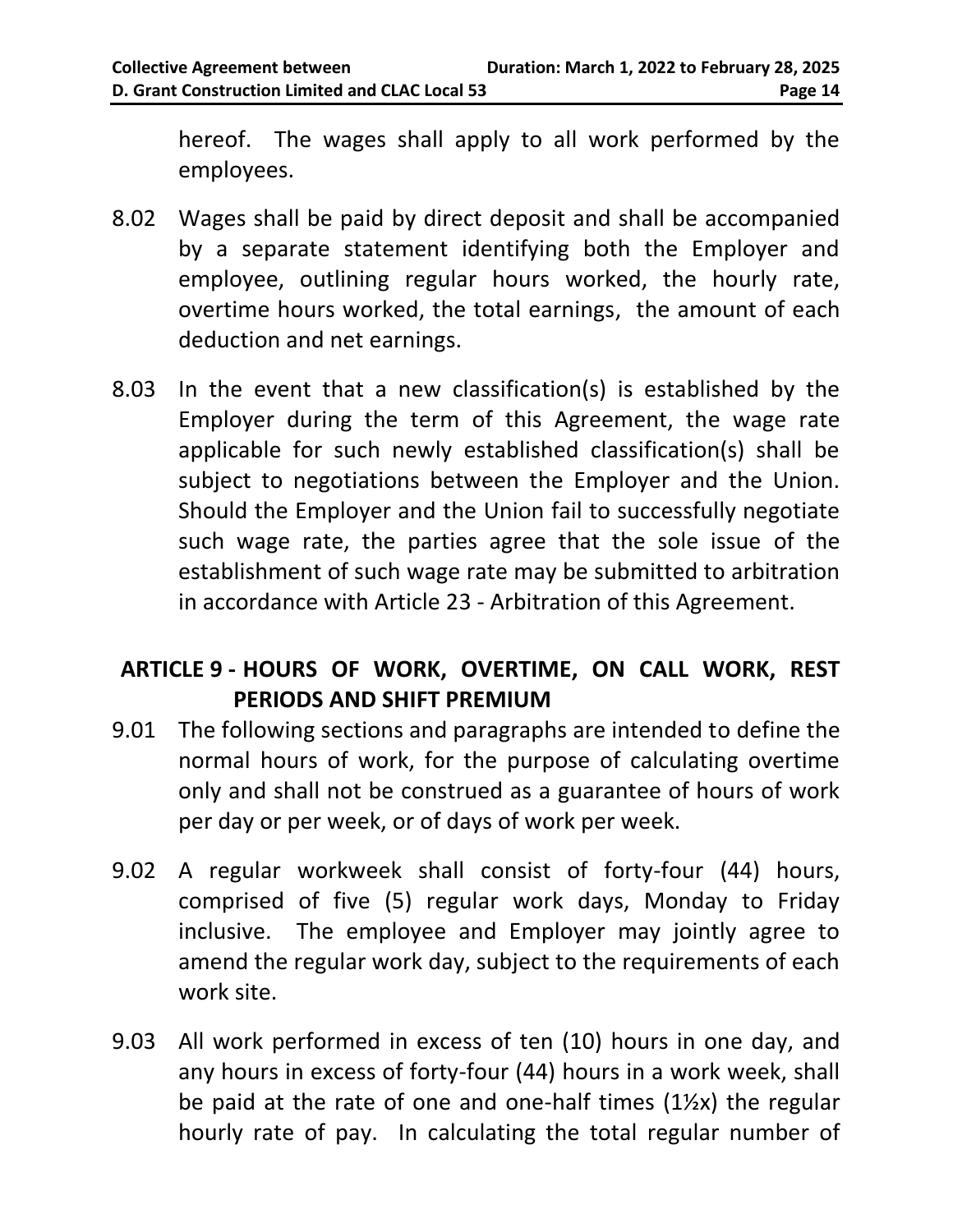hours worked per week, hours for which overtime has already been paid due to the daily overtime threshold shall not be included.

- 9.04 All work performed on Saturdays shall be paid at the rate of one and one half (1½) times the regular hourly rate of pay.
- 9.05 Work shall not normally be performed on Sunday. However, if extraordinary circumstances necessitate work on Sunday, time worked shall be paid at the rate of two times (2x) the regular rate of pay.
- 9.06 There shall be two (2) paid coffee breaks of fifteen (15) minutes on each shift. Employees shall be entitled to an additional paid coffee break for every two (2) hours worked beyond eight (8) hours per day. Employees shall take an unpaid meal period of one-half  $(\frac{1}{2})$  hour at the midpoint of their shift, or at such time during their work day which is convenient.
- 9.07 Except in the case of inclement weather, an employee who reports to work in the usual manner without having been notified that there is no work available, or who is sent home because of a lack of work before he has worked four (4) hours shall receive a minimum of four (4) hours pay at his regular hourly wage rate.

#### <span id="page-13-0"></span>**ARTICLE 10 - VACATION AND VACATION PAY**

10.01

- a. An employee who has completed 1 year of service, but less then five (5) years of service, with the Employer shall be entitled to a minimum of two (2) weeks of vacation and vacation pay equal to four (4%) percent of the employee's gross wages.
- b. An employee who has completed five (5) years of service, but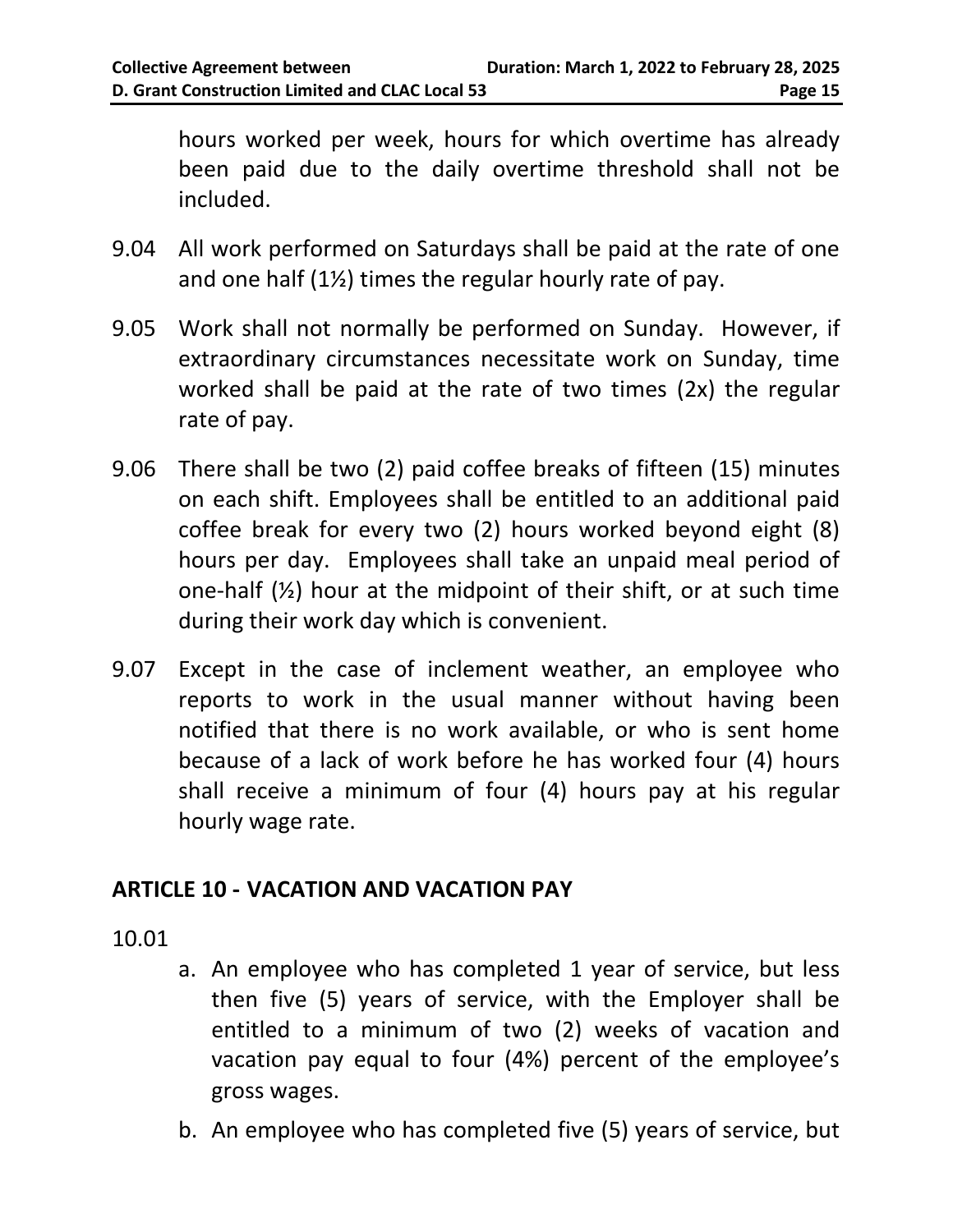less then twelve (12) years of service with the Employer, shall be entitled to a minimum of three (3) weeks of vacation and vacation pay equal to six (6%) percent of the employee's gross wages.

- c. An employee who has completed twelve (12) years of service with the Employer shall be entitled to a minimum of three (3) weeks of vacation and vacation pay equal to eight (8%) percent of the employee's gross wages.
- 10.02 Vacation periods shall be arranged by mutual agreement between the Employer and the employee. Employees shall submit requests at least four (4) weeks in advance. The Employer shall grant vacation requests insofar as is practicable, having regard to the operational requirements of the Employer's business.
- 10.03 The Employer agrees to remit the vacation pay of each employee to the Union's Employee Trust Fund by not later than the fifteenth (15th) of the month following the month in which such vacation pay is earned. Vacation pay shall be remitted together with, and in the same manner as union dues, as described by Article 7.

#### <span id="page-14-0"></span>**ARTICLE 11 - PUBLIC HOLIDAYS**

11.01 The following days shall be recognized as Public Holidays:

*New Year's Day, Family Day, Good Friday, Victoria Day, Canada Day, Civic Day, Labour Day, Thanksgiving Day, Christmas Day and Boxing Day.*

11.02 An employee shall be eligible for Holiday Pay for each of the above days provided that the employee has worked in the fifteen (15) days preceding the holiday, and that the employee is not absent without cause, or permission the day immediately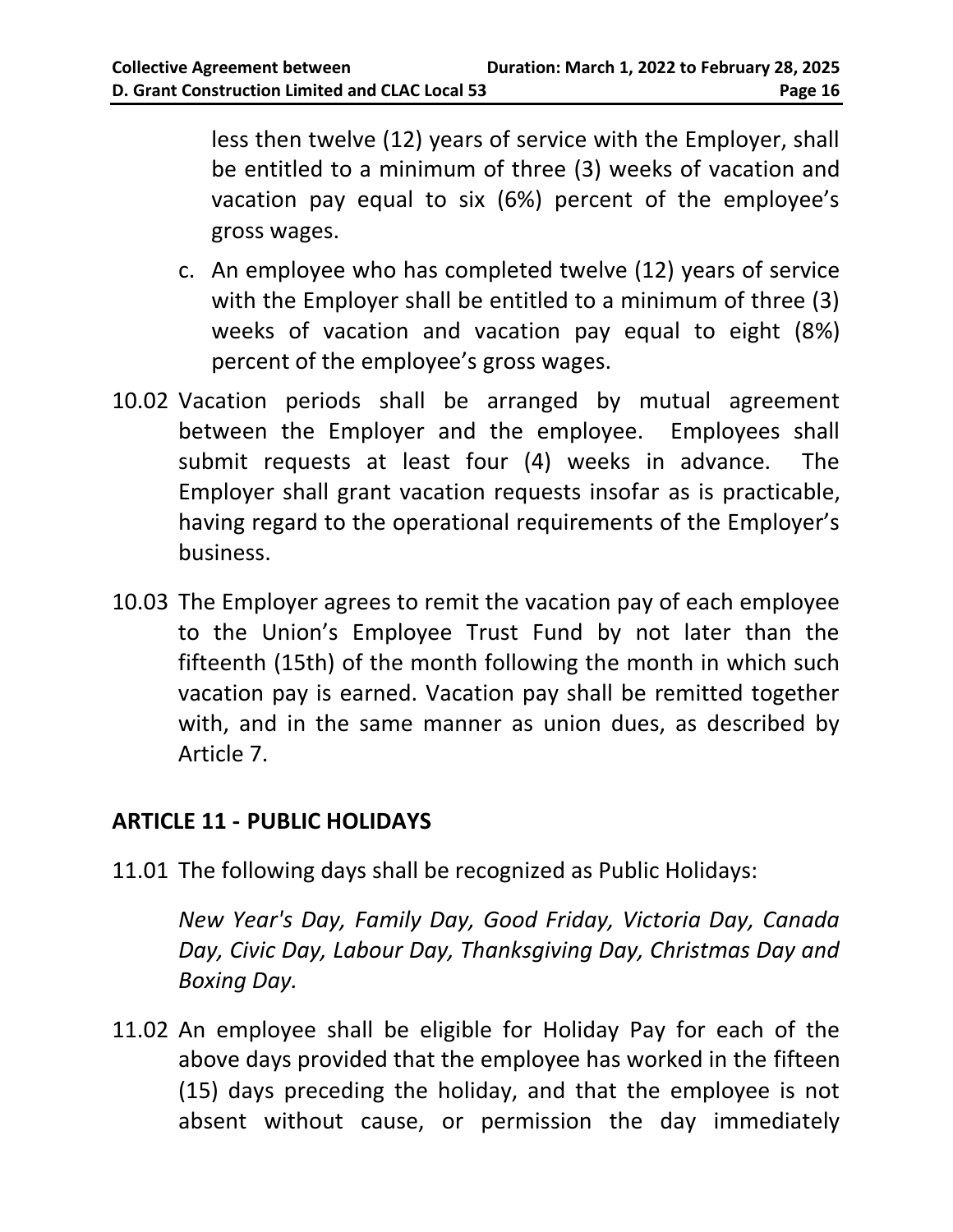preceding and day following the Holiday. Holiday Pay shall be calculated as the regular number of hours normally worked in a day, multiplied by the employee's wage rate.

11.03 An employee shall not normally be required to work on a day listed in Article 11.01. If such work is necessary, the employee shall receive, in addition to Holiday Pay, Holiday Premium Pay which shall be calculated as one and one-half times (1½x) the employee's regular hourly rate for all time worked. Such hours shall not be included when determining the total number of regular hours worked in a week.

#### <span id="page-15-0"></span>**ARTICLE 12 - SENIORITY, LAYOFFS AND RECALL**

- 12.01 Seniority is the ranking of employees in accordance with their length of employment within their respective job classifications. Seniority of current employees covered by this Agreement shall be calculated from the date of hire. New employees, after successfully completing their probationary period, shall be added to the seniority list with seniority attributed from the date of hire. Separate seniority lists shall be maintained for each job classification (Carpenter, Skilled Labourer, Construction Labourer and Truck Driver), as identified in Schedule "A" and these lists shall be maintained and kept current by the Employer and shall be made available to the Union upon request.
- 12.02 Seniority rights shall terminate and an employee shall cease to be employed by the Employer when he:
	- a. voluntarily quits his employment with the Employer;
	- b. is discharged, and is not reinstated through the grievance procedure or arbitration;
	- c. fails to report for work as scheduled for more than three (3) consecutive work days without having a justifiable reason for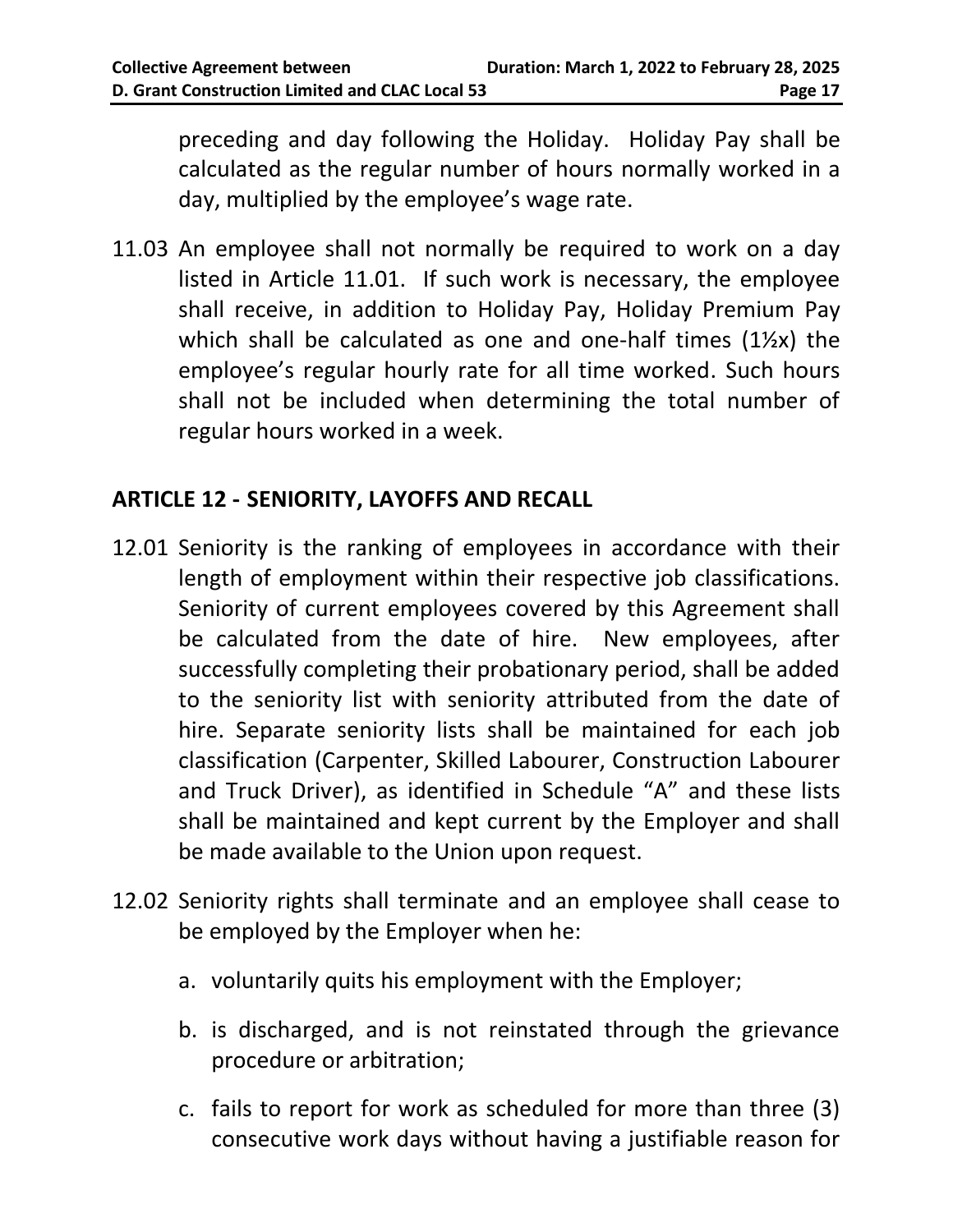such failure to report;

- d. is laid off for a period of more than nine (9) consecutive months;
- e. fails to report on the first day following the expiration of a leave of absence without just cause;
- f. fails to comply with an agreed upon arrangement of his recall without justifiable reason;
- g. is absent for a period of more than twenty-four (24) months due to a bonafide injury, or illness;
- h. fails to report to work following a recall within two (2) workdays if unemployed, or five (5) workdays if employed elsewhere.
- 12.03 In the case of layoffs, the Employer shall rely on the seniority standing of the employees within their classification to determine the appropriate order of layoff. In general, the employee having most seniority within his classification shall be laid off last and recalled first, provided the employee, at the sole discretion of the Employer, has the necessary skill, ability, and possesses the qualifications to perform the available work. Consideration may also be given to the geographic location of the available work relative to the location of an employee's primary place of residence. The discretion exercised by the Employer in determining the order of layoff, or which employees to lay off shall not be unreasonably exercised. In all cases of layoff, probationary employees and students shall be laid off first.
- 12.04 In case of layoff, an employee shall be given at least a one (1) days' notice or payment equivalent to one (1) day of work in lieu thereof. The Employer shall not be required to give one (1) days'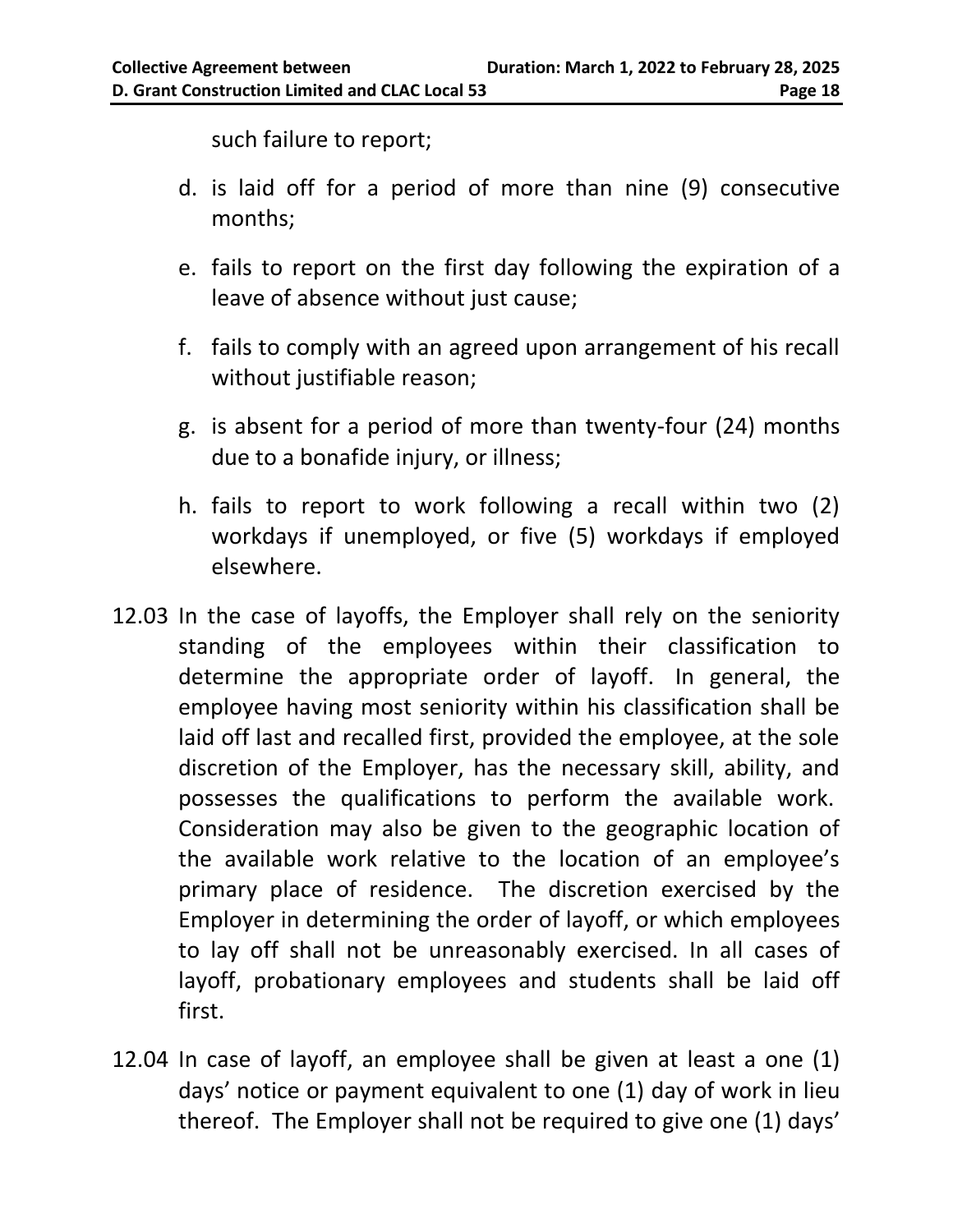notice of layoff when equipment failure or shortage of material causes operations to cease.

12.05 The Employer agrees to notify the Union office of the names of employees laid off within the pay period of the date during which the layoff occurred, together with the employee's classification and latest available phone number.

#### <span id="page-17-0"></span>**ARTICLE 13 - CLAC HEALTH FUND**

- 13.01 The Union warrants and represents that the Christian Labour Association of Canada Health Fund ("Benefit Plan") is established for the benefit of the employees covered by this Agreement and further that such Benefit Plan is maintained and administered by the Union and supervised by a Board of Trustees.
- 13.02 The Employer agrees to pay to the Union's Benefit Plan an amount as outlined under Schedule "A" for each hour worked by each employee covered under this Agreement.
- 13.03 The Employer's contribution to the Benefit Plan shall be submitted together with union dues and in the manner described in Article 7.04.
- 13.04
- a. The Union covenants and agrees to indemnify and hold harmless the Employer against any and all claims made against, and liability of any nature incurred by, the Employer by reason of any amounts deducted from any employee's pay and remitted to the Union's Benefit Administration Office, as instructed by the Union."
- b. The Employer's sole obligation under Article 13, shall be limited to making the prescribed contributions and remitting such contributions to the Union's Benefit Plan, as instructed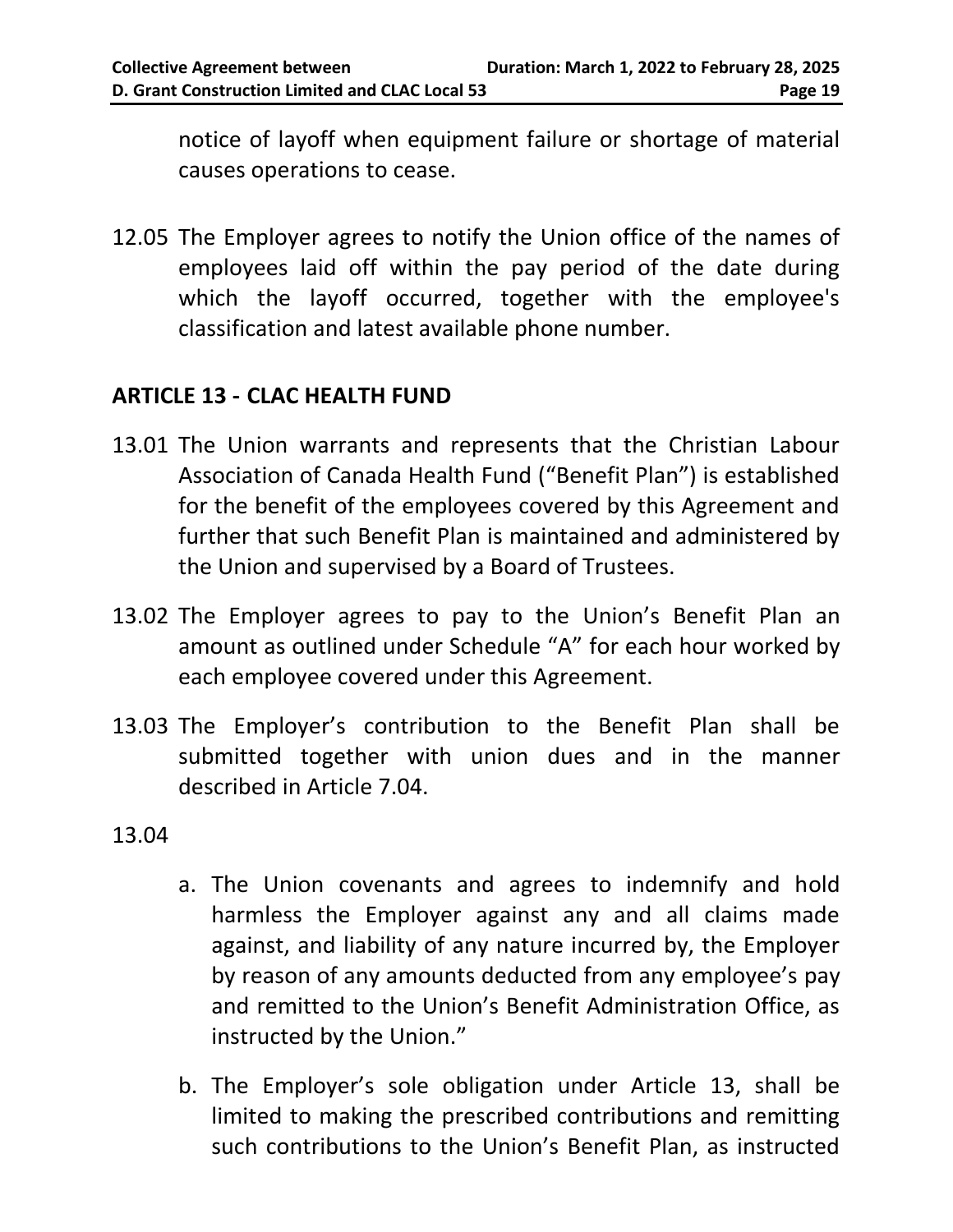by the Union. In the event that the Employer fails to remit to the Union, as instructed, article 13.04 a) shall not apply.

- 13.05 The Employer acknowledges that the Benefit Plan provides for Long Term Disability insurance coverage ("LTD"). Where applicable, the Employer, as directed by the Union Benefit Administration Office, will deduct the cost of such LTD coverage from the employee's pay cheques. The monthly cost as directed by the Union Benefit Office will be deducted in equal parts, semimonthly from each employee. Such deductions shall be remitted to the Union together with the Employer's Benefit Plan contributions in accordance with Article 13 – CLAC Health Fund of the Agreement. Participation in the plan and in the payroll deduction is mandatory.
- 13.06 **Employee Health Benefit Premium** Each pay period, the Employer shall pay each seniority employee a premium equal to twenty-one (\$0.21/hr) cents per hour worked. This premium is intended to help employees with health care related expenses. Long Term Disability coverage must be maintained in the employee benefit coverage in order for this Premium to be enforceable.

#### <span id="page-18-0"></span>**ARTICLE 14 - PENSION PLAN**

- 14.01 The Christian Labour Association of Canada (CLAC) Pension Plan ("the CLAC Pension Plan"), a registered defined contribution pension plan governed by the CLAC Pension Plan Board of Trustees, and registered with the Canada Revenue Agency under #0398594, applies to all seniority employees covered by this Collective Agreement."
- 14.02
- a. **Mandatory Employer Contributions** Each pay period, the Employer shall make an Employer contribution equal to the prescribed percentage of each eligible employee's gross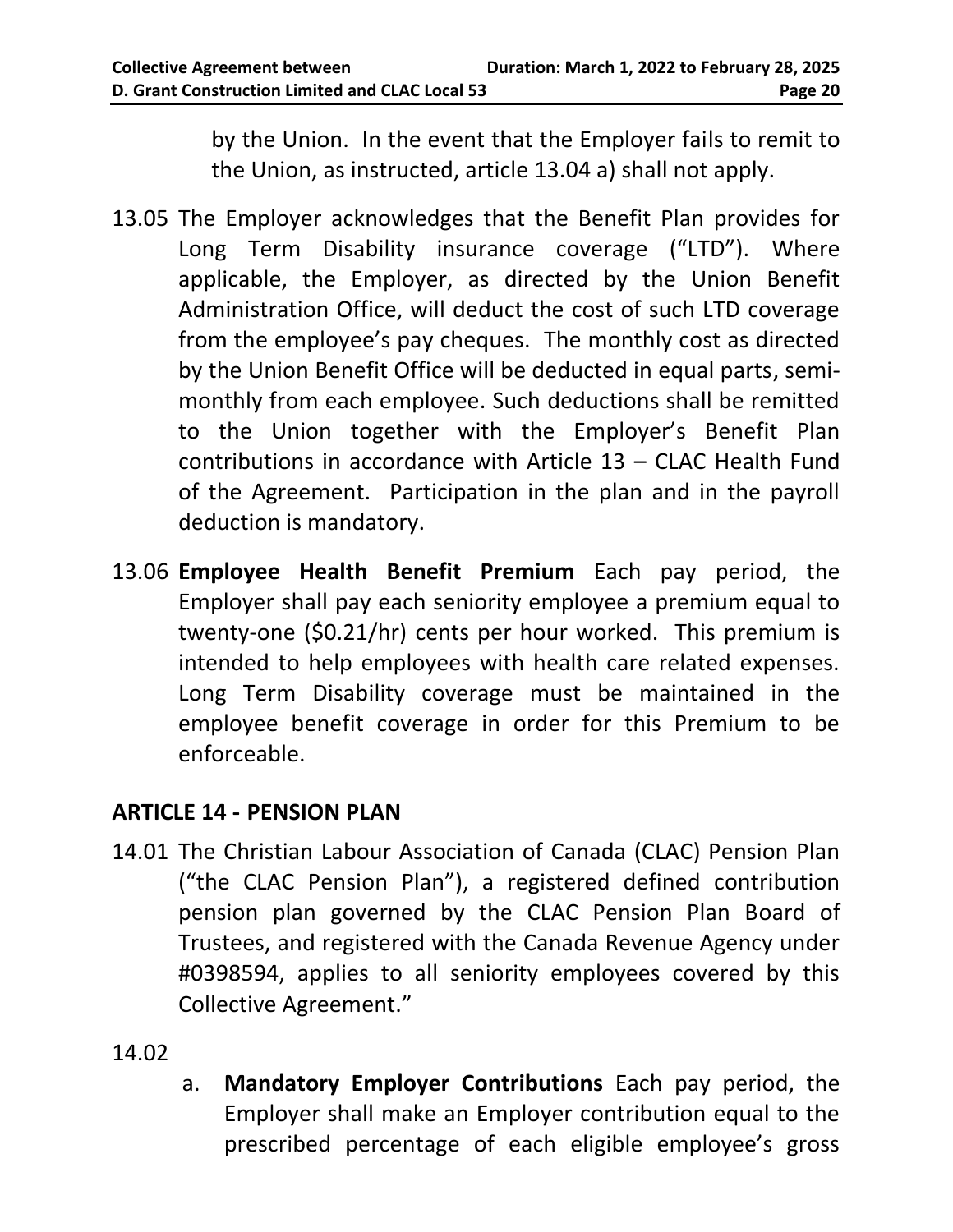wages. This contribution shall be remitted to the applicable CLAC Remittance Team.

For each seniority employee, the Employer shall contribute an amount equal to ten (10%) percent of an employee's gross wages.

- b. **Employee Additional Voluntary Contributions** The Employer agrees to deduct, by way of payroll deduction, and remit to the applicable CLAC Remittance Team, additional voluntary employee pension contributions which are above and beyond those contributions outlined above. A request for such deductions shall be submitted to the Employer on an Employee Additional Voluntary Contributions form, on file with the Employer. A copy of the completed form shall be sent to the CLAC Retirement Team along with the first remittance of such voluntary contributions. An employee may commence, change or terminate their additional voluntary pension contributions effective March 1 and September 1 of every year.
- 14.03 All pension contributions received shall vest immediately in the employee's account on whose behalf the deposit was made. The Employer's contributions to the Plan will be non-refundable to the Employer once received by the applicable CLAC Remittance Team except where adjustments are required due to administrative remittance errors.
- 14.04 Where legislation prohibits an employee from contributing because of age, an amount equivalent to the Mandatory Employer Contributions, defined above, will be paid to that employee on each paycheque starting the first pay period after September 1st of the year in which the employee reaches the age of restriction. This payment in-lieu of pension contributions will not be less than the amount that employee would have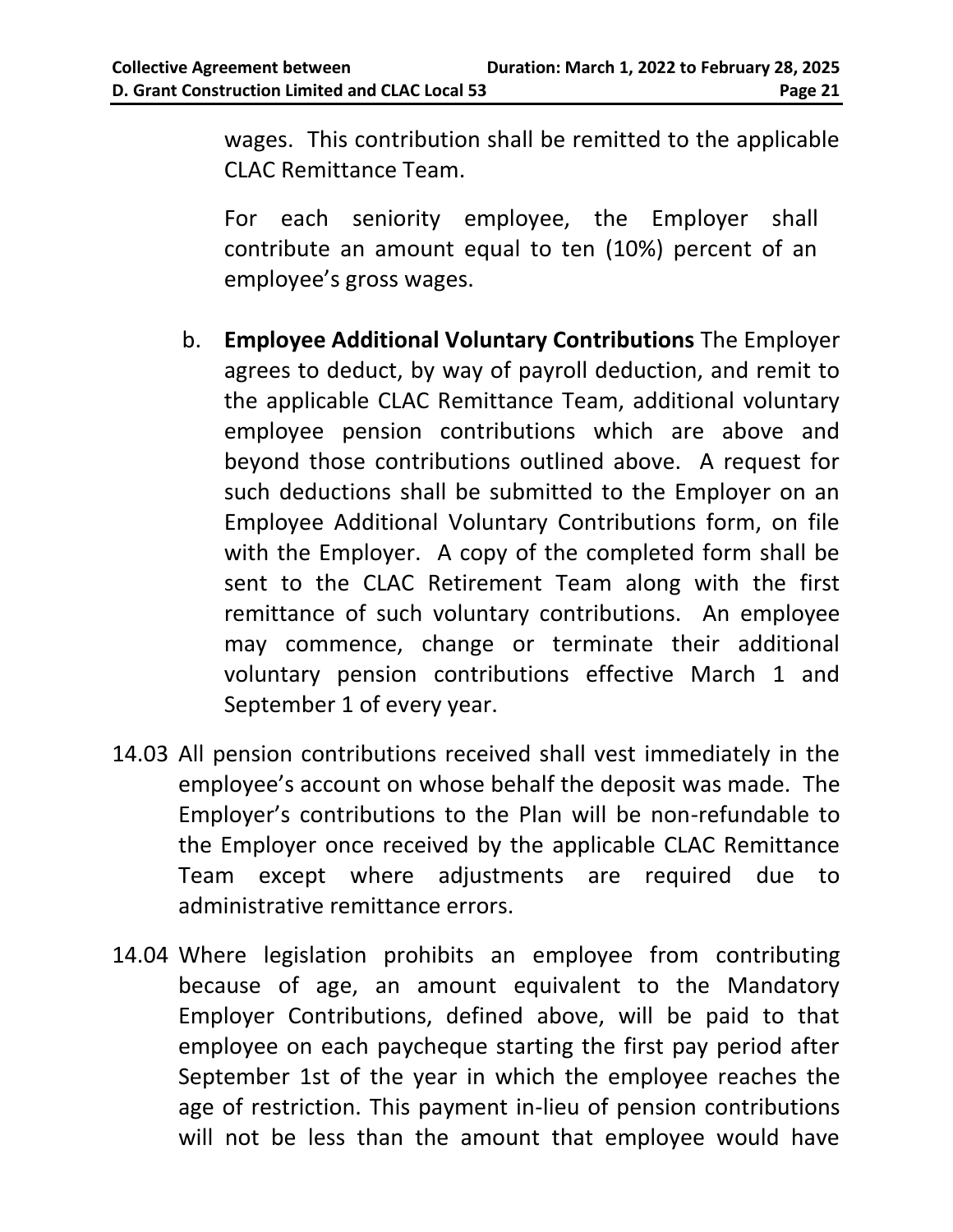received if he/she were still contributing to the Plan.

- 14.05 The total amount of pension contributions remitted by the Employer and on an employee's, behalf cannot exceed the annual maximum money purchase limit outlined by the Canada Revenue Agency. The Employer has no obligation to monitor the employee's contribution made outside or inside the employment relationship. For greater clarity, if the employee exceeds the annual maximum money purchase limit as a result of contributions made outside the employment relationship, the Employer and the Union shall not be liable for any tax consequence imposed on the employee.
- 14.06 The Employer will remit pension contributions to the applicable CLAC Remittance Team by the 15th of each month. Employer, employee and voluntary contributions must be recorded separately on the remittance.
- 14.07 In the event that a remittance has not been received by the CLAC Remittance Team by the date set out above, the Employer is responsible for compensating the Plan for any missed contributions and investment returns lost by the employee(s) as a result of the late remittance. This compensation amount shall be calculated on all applicable contributions which are part of the remittance. The Plan will allocate the missed contributions and investment returns to the affected employees' accounts.
- 14.08 The Union acknowledges and agrees that, other than remitting contributions to the Plan as set out in this Article, the Employer shall not be obligated to contribute toward the cost of pension benefits provided by the Plan or be responsible for providing such benefits.
- 14.09 The Employer and the Union will cooperate in providing the information required to administer the Plan on the employees' behalf. The CLAC Retirement Team shall be responsible for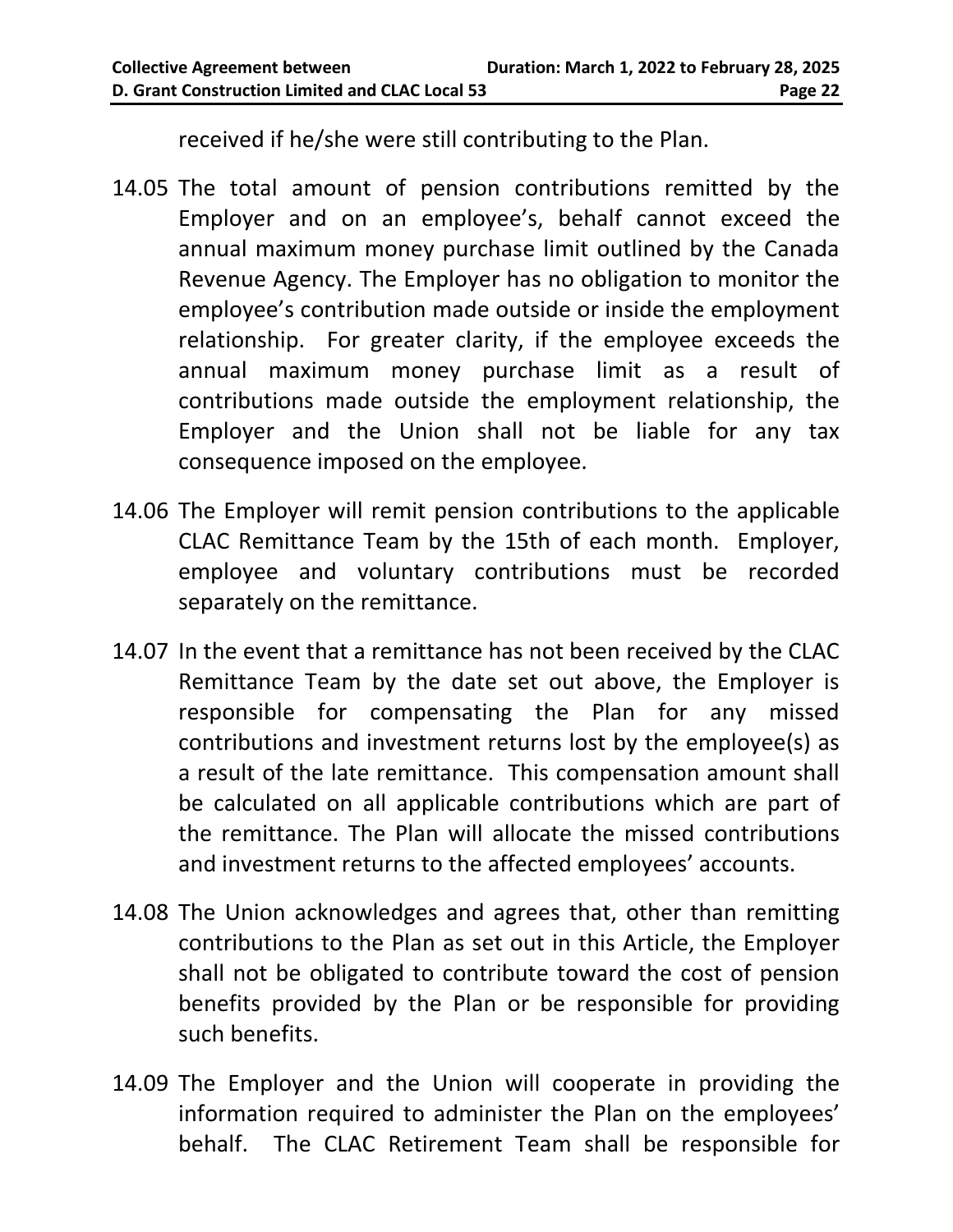informing the employees about the Plan, which includes providing updated account statements of all contributions received, investment returns allocated, and the current account balance.

- 14.10 The Employer agrees to provide the CLAC Remittance Team, upon the first remittance, with the full name, date of birth, social insurance number and current address of all employees on whose behalf contributions are being remitted. The Employer further agrees to inform the Union of any changes in the above employee information.
- 14.11 All money being earned by an employee, such as the Employers' contribution to the Benefit Plan, as well as deductions made off the employee's wages, such as union dues, and Pension Plan contributions is a Trust Fund in the hands of the Employer until the money is paid to the Union.

#### <span id="page-21-0"></span>**ARTICLE 15 - TRANSPORTATION, TRAVEL TIME AND ROOM AND BOARD**

- 15.01 The Employer shall remunerate employees for travel time and mileage as follows:
	- a. There shall be a free travel zone of seventy (70) kilometres around each worksite. Distance from an employee's home to a worksite shall be measured as the shortest route, on a paved road, and as calculated by Google maps, or equivalent;
	- b. In consideration of travel time, employees will be remunerated as follows;

| <b>Distance from</b><br><b>Worksite</b> | <b>Per Diem Travel Zone</b><br><b>Allowance</b> |  |  |
|-----------------------------------------|-------------------------------------------------|--|--|
| l 0-70 km                               | Free Zone                                       |  |  |
| 171 km to 110 km                        | One (1) hour's pay                              |  |  |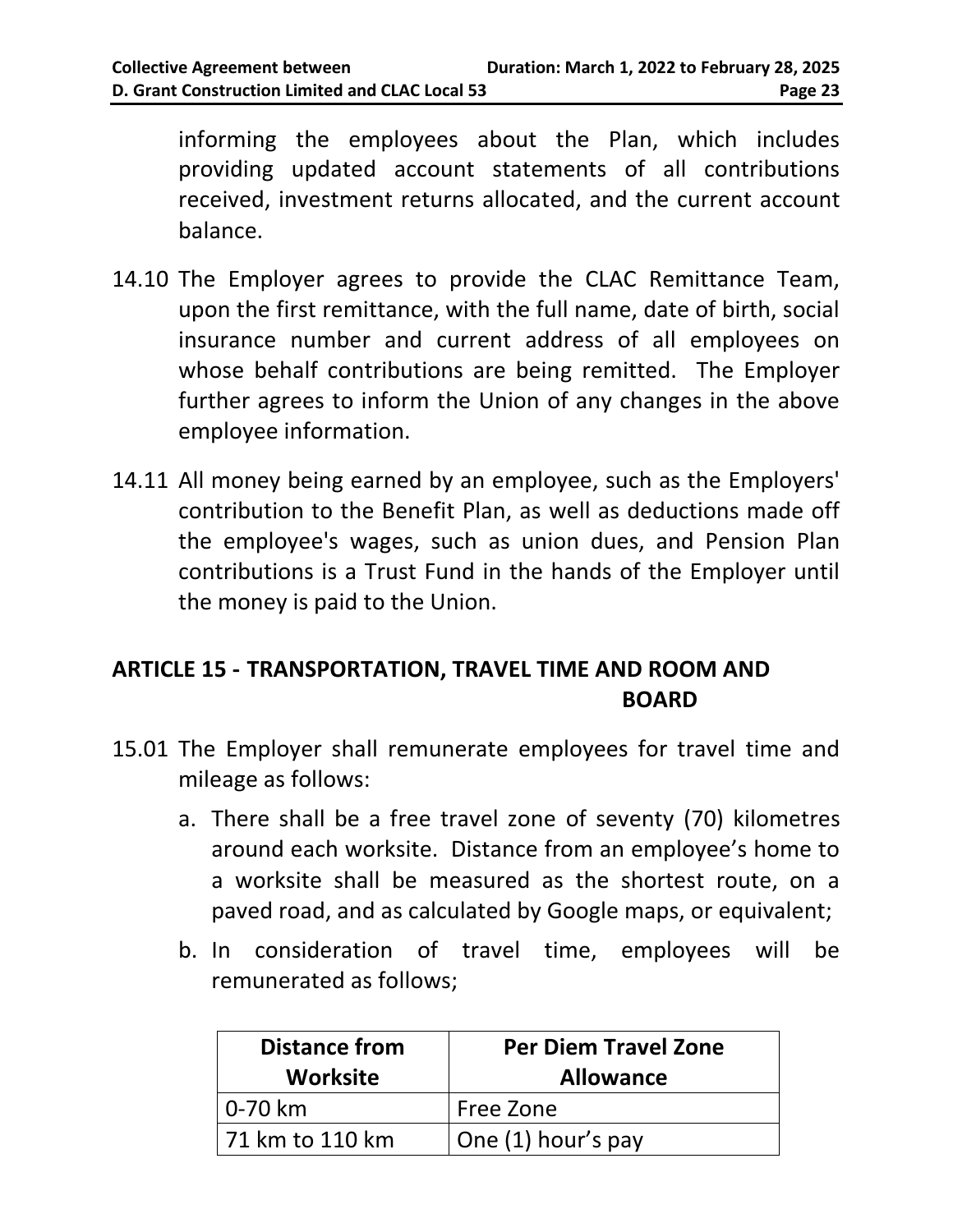|                | One and one half $(1 \frac{1}{2})$ hour's |
|----------------|-------------------------------------------|
| 111 km or more | pay                                       |

- c. Employees that are requested to use their own vehicles to; travel to a worksite outside of the free zone, to travel to more than one worksite in a day within the free zone, or to transport materials necessary for the work shall be reimbursed for the use of their personal vehicle at a rate of fifty cents (50¢) per kilometre driven. When an Employer asks that an employee transport others to a worksite, the Employer shall reserve the right to make reasonable carpooling arrangements.
- 15.02 When employees are sent to work on a project beyond one hundred and forty (140) kilometres from their primary place of residence, and remain working on such project for consecutive days (in excess of one work day):
	- a. they will be paid a daily subsistence allowance of fifty-five \$55.00/day) dollars for each day spent out of town;
	- b. they will be provided, in the opinion of the Employer, with suitable accommodation, which shall normally include at least, a stove/hotplate, refrigerator and microwave. The Employer shall endeavor to book accommodations that include at least an apartment sized refrigerator;
	- c. they will receive a non-taxable travel allowance for one half (1/2) of the time spent travelling to and from the work site at the beginning and end of the work week only.
	- d. they will be transported to the job by the Employer, or where the Employer does not provide transportation, shall receive mileage reimbursement as described in Article 15.01c. for the trip to and from the project each week.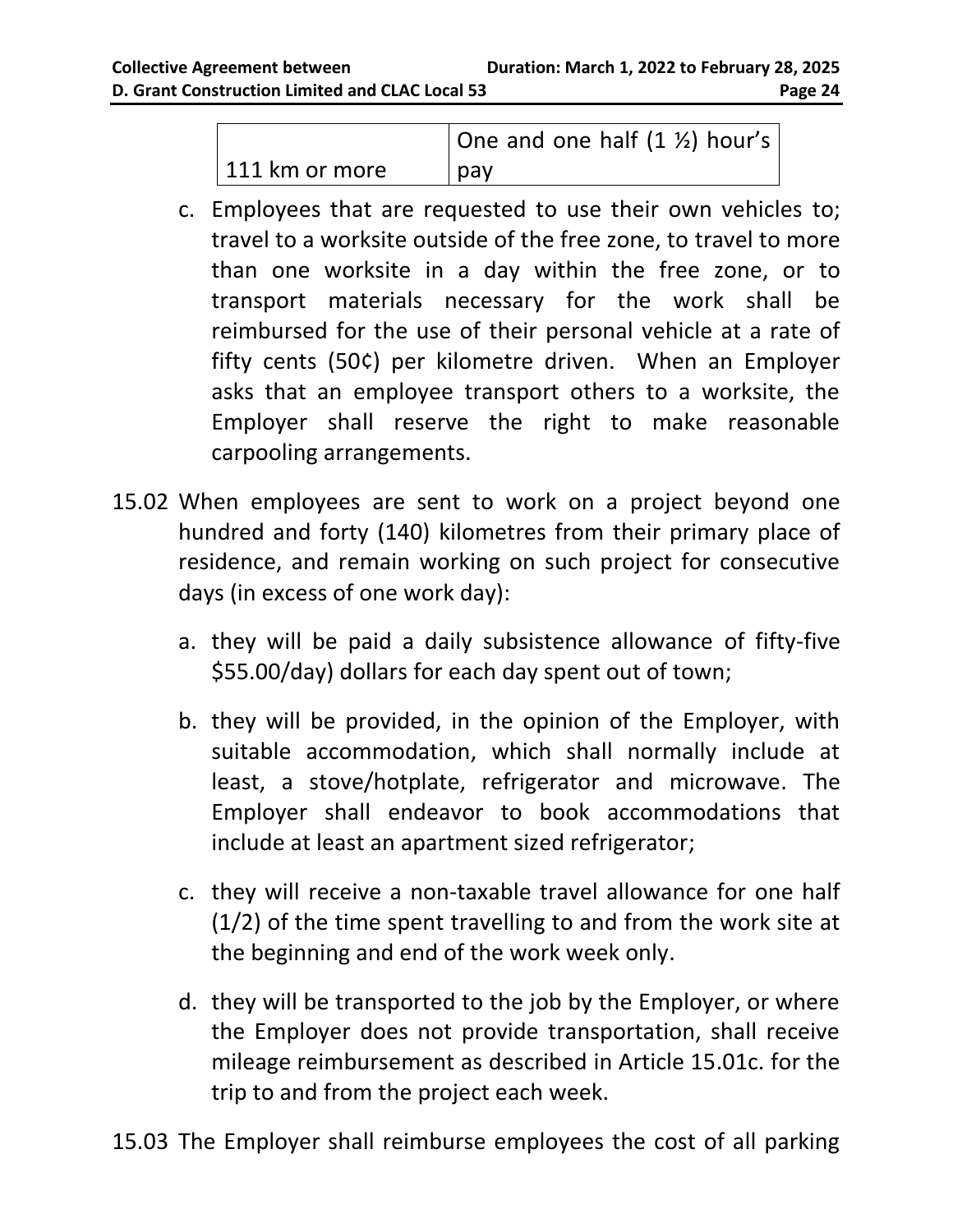associated or in connection with the performance of the work assigned them, and shall make available, upon request by an employee, a parking card. Any fines for parking violations for personal or company vehicles shall be the responsibility of the driver of the vehicle, except in cases when such fines can be charged to and are paid by the customer.

#### <span id="page-23-0"></span>**ARTICLE 16 - HEALTH AND SAFETY**

16.01 The Employer, Union and the employees shall comply with the provisions of the *Occupational Health and Safety Act* where and when applicable. The Employer shall provide working conditions at all times which are not prejudicial to the health or efficiency of the workers.

Employees are required to report to their Employer any unsafe work conditions, or violation of any safe work policies or procedures established by the Employer, or any violation of relevant safe work legislation.

16.02 An employee who is injured in the course of performing his duties and requires medical attention and is unable to continue work shall be paid for his regularly assigned hours for the day of the injury only.

#### <span id="page-23-1"></span>**ARTICLE 17 - PERSONAL PROTECTIVE EQUIPMENT, TOOLS AND APPAREL**

17.01 The Employer will furnish employees with all necessary personal protective equipment (including safety helmets, safety glasses, gloves etc.) if and when required. Said equipment shall remain the property of the Employer. Any worn out safety equipment will be replaced by the Employer upon presentation of the worn equipment. The employees shall be held responsible for loss or improper maintenance of personal protective equipment, rain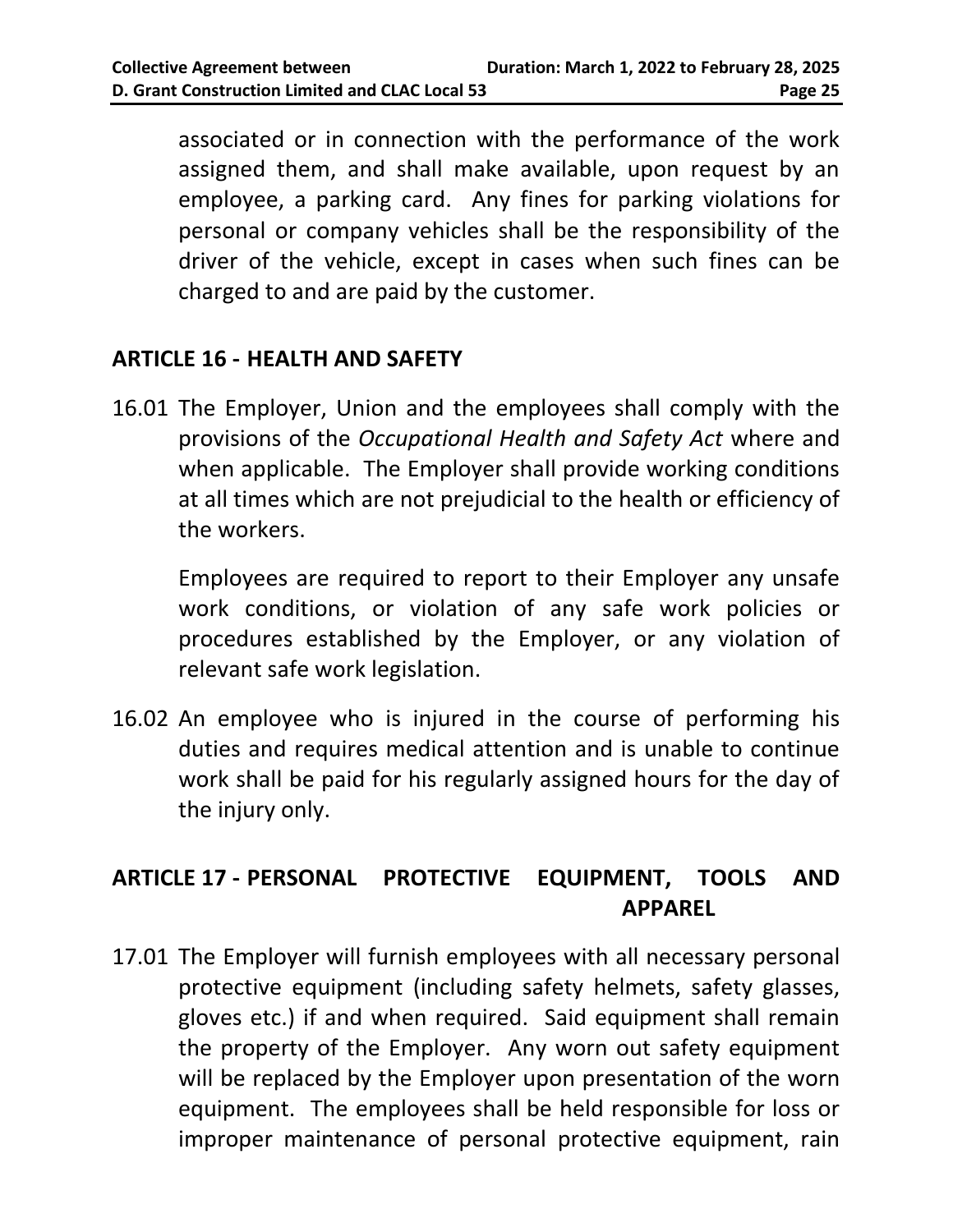gear and safety equipment provided by the Employer and may at the discretion of the Employer, subject to disciplinary action.

17.02 Employees are responsible to bring to work a hammer, a tape, a pouch, an approved safety helmet, and safety boots. The Employer shall supply all other tools necessary for employees to perform their work.

#### <span id="page-24-0"></span>**ARTICLE 18 - UNION FUNDS**

- 18.01 The Employer shall contribute to the Union's Education and Assistance Fund the amount identified at Schedule "A" for each hour worked by each employee covered by this Agreement, and shall remit such contributions to the Union together with union dues, and in the manner described at Article 7.04.
- 18.02 The Education and Assistance Fund shall be used by the Union to educate and instruct members in the competent practice of their trade, in matters relating to Health and Safety, and to instruct specific members in effective labour relations practices.
- 18.03 Having regard to the demands of the Employer's work and operations, the Employer will cooperate with the Union when safety and related courses are made available to the members employed with the Employer.
- 18.04 The Employer shall contribute to the Union's Construction Industry Development and Promotion Fund (the "Industry Fund") the amount identified at Schedule "A" for each hour worked by each employee covered by this Agreement, and it shall remit such contributions to the Union together with union dues, and in the manner described at Article 7.04.
- 18.05 The Industry Fund is used to promote the CLAC model of open shop unionized construction representation. This is achieved by industry development among for and with owners and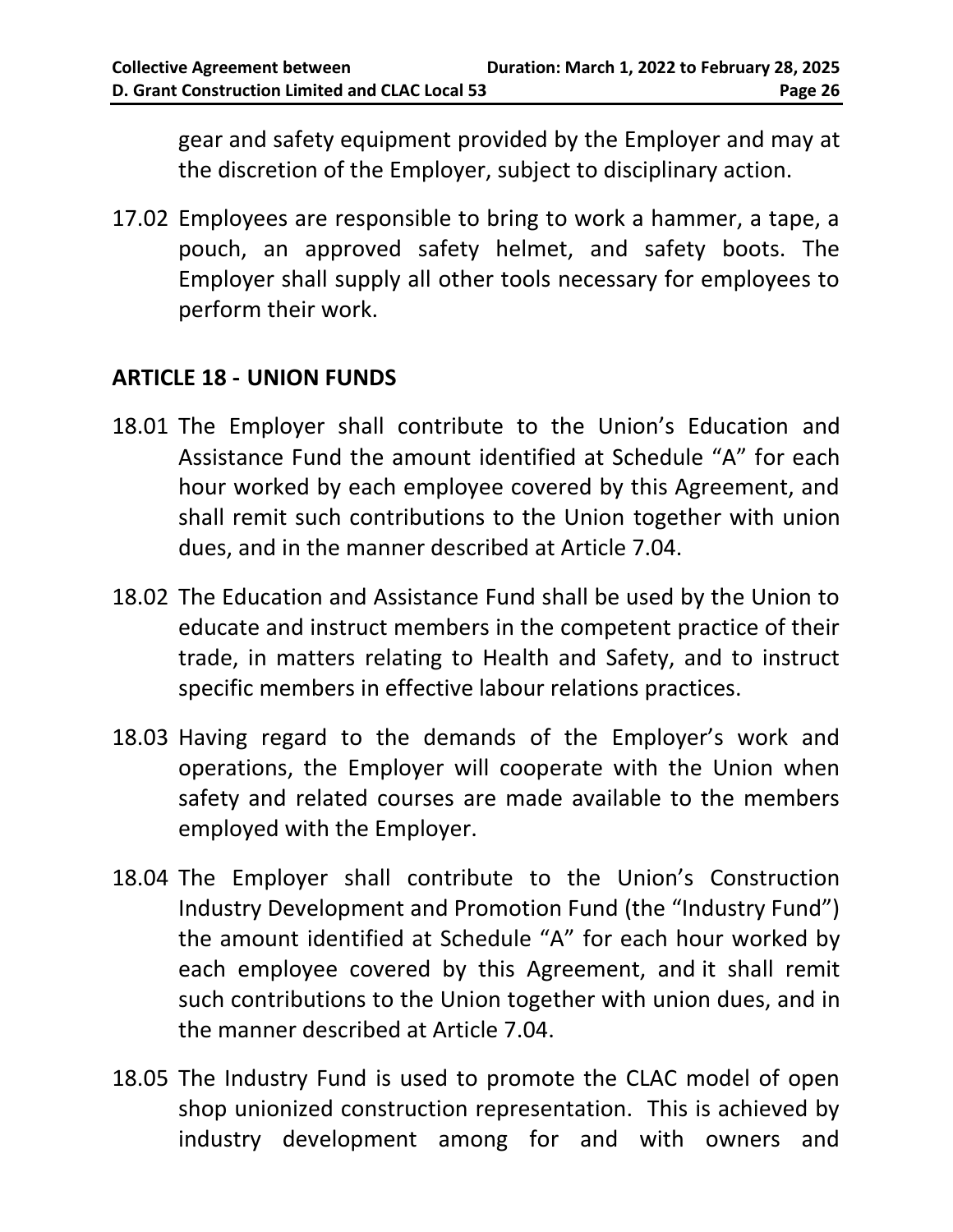purchasers of construction services, by advocating at municipal and provincial government, by representing open shop union principles at industry conferences and events, and by advising the union leaders, including staff and stewards of opportunities and means to promote the CLAC model. The Industry Fund is used as determined by the union to strengthen the position of the Union, its members and contractors.

18.06 The Industry Fund shall not be used to fund a grievance or other legal proceedings against any contactor signatory to CLAC or its affiliated local unions.

#### <span id="page-25-0"></span>**ARTICLE 19 - LEAVES OF ABSENCE, SICK LEAVE, BEREAVEMENT LEAVE AND JURY DUTY**

- 19.01 The Employer shall, subject to reasonable business requirements, grant leaves of absence without pay for a time mutually agreed upon between the Employer and the employee for the following reasons:
	- a. marriage of the employee;
	- b. sickness of the employee or employee's immediate family;
	- c. death in the immediate family;
	- d. participation in union sponsored training or other educational events;
	- e. birth or adoption of the employee's child.
- 19.02 In the event an employee is absent from work for more than one (1) week due to a *bona fide* illness, or in the case of injury for which time is lost at work, the Employer, at its own expense, may request that the employee provide written verification by a practicing physician, that the employee is able to return to his full duties. Such verification shall assess the extent to which the employee is able to perform the functions, duties and work of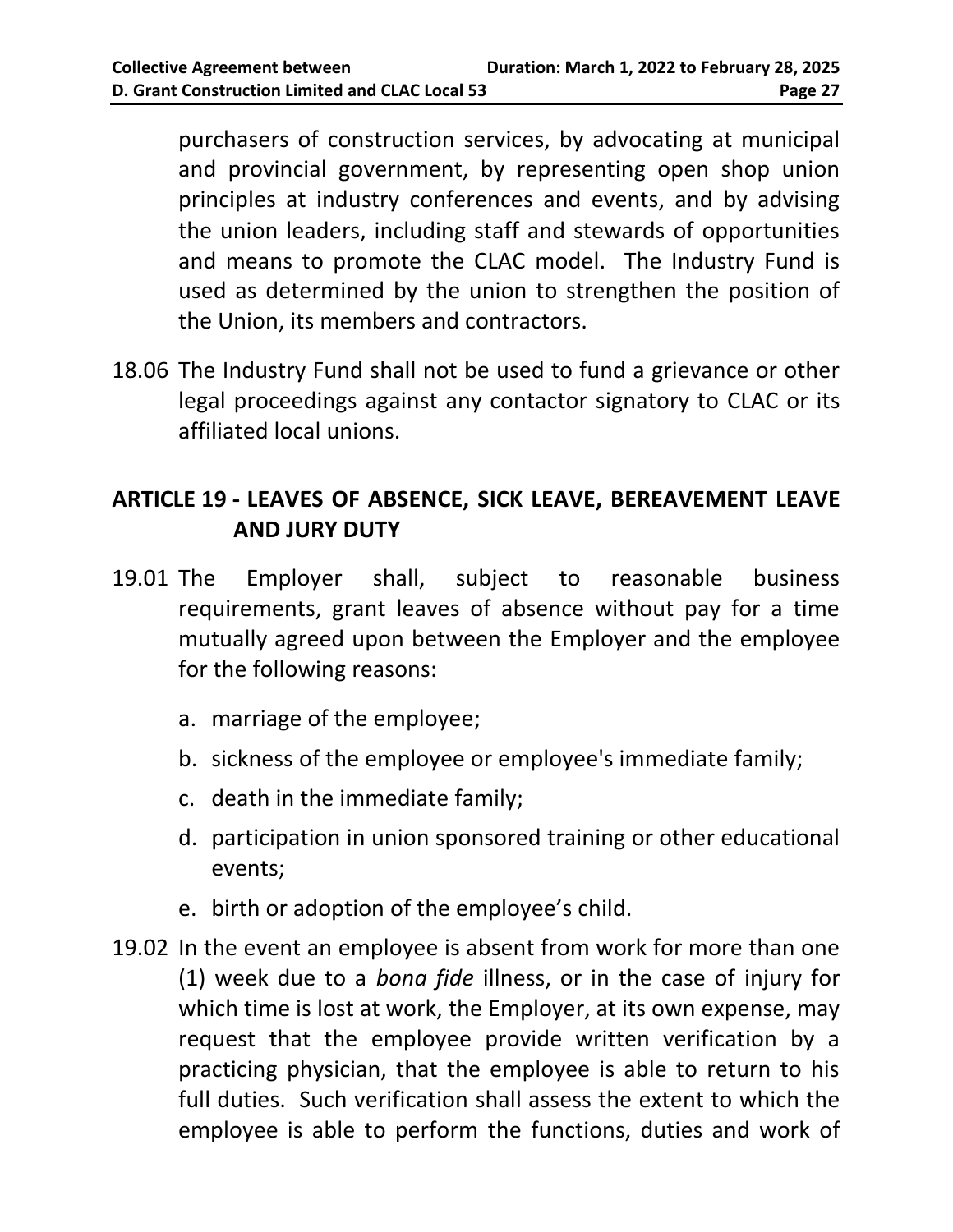the job classification to which such employee is normally assigned.

- 19.03 Notwithstanding the above, the Employer may request that an employee provide a physician's certificate for any absence due to illness in excess of two (2) days or in excess of three (3) occasions in one calendar year. The Employer shall reimburse the employee for the cost of such a doctor's note.
- 19.04 An employee shall be granted three (3) days leave of absence at his regular rate of pay to make arrangements for and to attend the funeral of his spouse or common-law spouse, parent, or parent-in-law, child, brother, sister or grandparent.
- 19.05 The Employer shall pay the regular daily wages of an employee while serving as a juror, less any daily stipend or reimbursement from the court, for up to five days provided the employee:
	- a. notifies the Employer immediately that he is required to attend court for jury selection;
	- b. presents proof of service requiring the employee's attendance.

#### <span id="page-26-0"></span>**ARTICLE 20 - DISCIPLINE & DISCHARGE**

- 20.01 The Employer may warn, suspend, demote or discharge an employee for just cause. If the conduct or performance of an employee warrants disciplinary action, such action shall be confirmed in writing. A copy of all such documentation shall be provided to the employee(s) involved, and forwarded to the office of the Union at the time they are issued.
- 20.02 Any disciplinary notice shall be issued only after, or during the meeting with the employee being disciplined. An employee shall be advised of the nature of the meeting prior to attending. The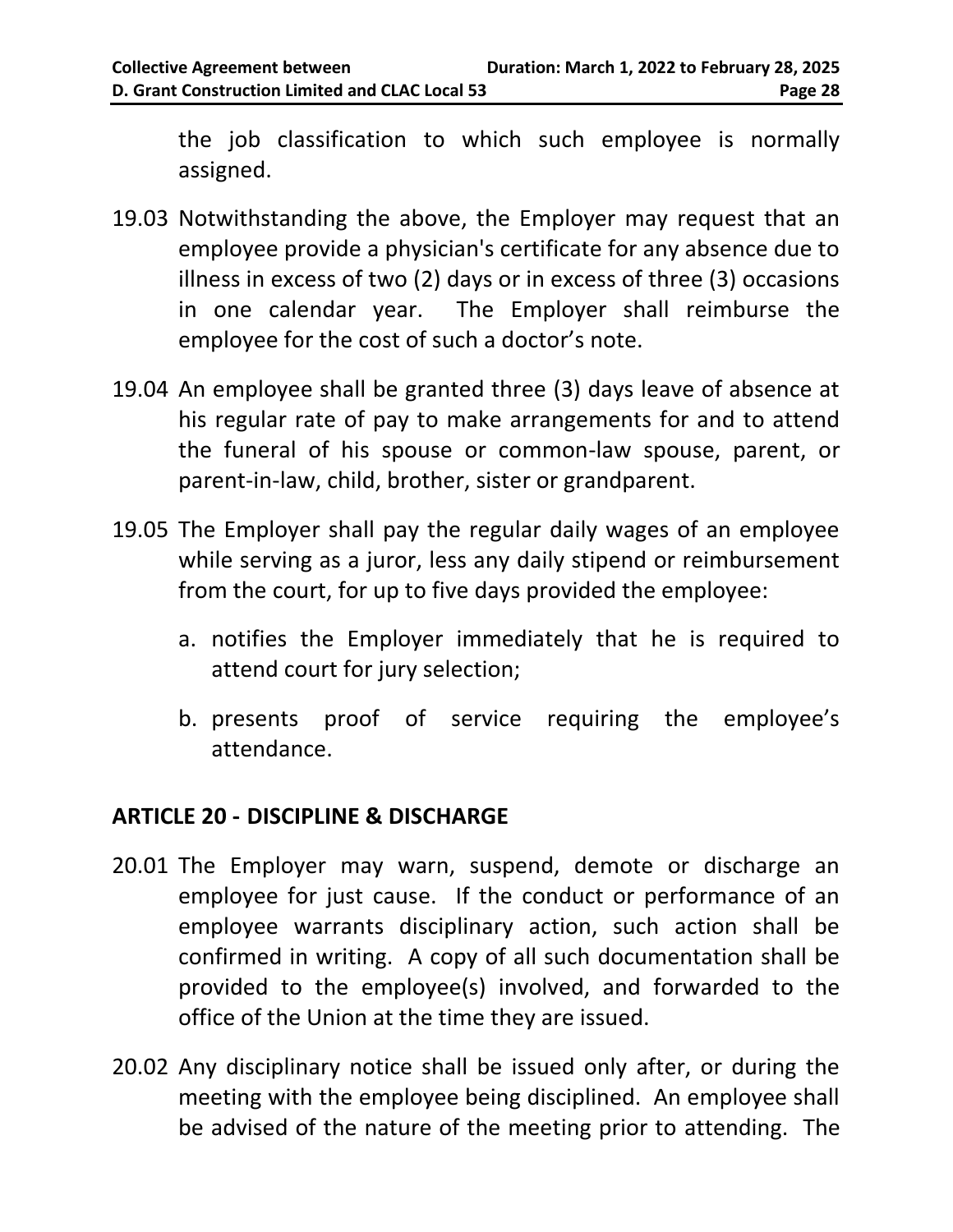employee shall be accompanied by a steward who shall be paid for such time in accordance with Article 4.03.

- 20.03 Disciplinary meetings shall normally take place during the affected employee's scheduled shift. If the employee is not at work and is not scheduled to work within three (3) days of the incident, or if the incident giving rise to the meeting is so serious that more immediate action is warranted, he may be called in at a time when he is not scheduled to work, but shall be paid for such time during the meeting.
- 20.04 Any letters of warning older than twelve (12) months shall be removed from an employee's file, provided that there is no repeat offence of the incident giving cause to the discipline during such twelve (12) month period. Any record of suspension will be removed after twenty-four (24) months, provided there is no repeat offence of the incident giving cause to the suspension during such twenty-four (24) month period.

#### <span id="page-27-0"></span>**ARTICLE 21 - COMPLAINTS AND GRIEVANCES**

- 21.01 It is the mutual desire of the parties to this Agreement that reasonable and legitimate complaints and grievances of employees shall be dealt with as quickly as possible.
- 21.02 It is understood that in all cases an employee shall first give his immediate supervisor an opportunity to address his complaint before proceeding further with any grievance in accordance with this Article.
- 21.03 Grievances properly arising under this Agreement shall be adjusted and settled as follows:
- 21.04 Within five (5) working days after the circumstances giving rise to the grievance occurred, the grievance shall be presented to the Employer, in writing, on the Union's standard form and the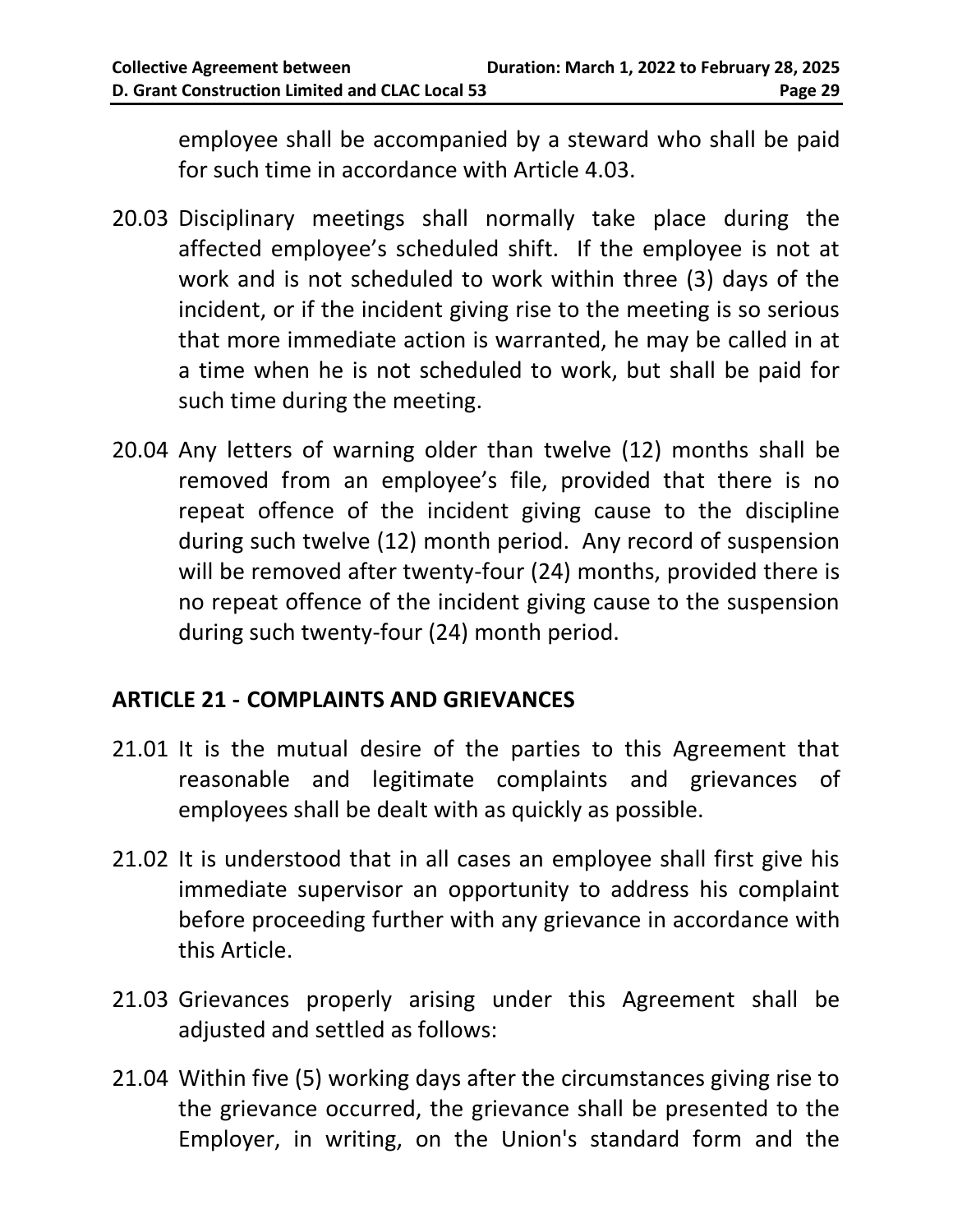parties shall meet within the next five (5) working days to endeavour to settle the grievance.

- 21.05 The Employer shall issue its written decision respecting the grievance within five (5) working days of the meeting contemplated by this Article. If the Employer's decision is not satisfactory to the Union, the Union may refer the grievance to arbitration in accordance with Article 23.
- 21.06 A **Group Grievance** is defined as a single grievance, signed by a Steward or Union representative, on behalf of a group of employees who have the same complaint. A Group Grievance shall be processed in accordance with Article 21.03 of the grievance procedure set out above. The names of the employees having the same complaint and advancing such Group Grievance shall be identified and listed on the grievance form.
- 21.07 A **Policy Grievance** is defined as one which involves a question relating to the interpretation, application or administration of this Agreement, or alleged violation of any provision of this Agreement, including any question as to whether a matter is arbitrable. A Policy Grievance may be submitted by either the Union or the Employer in accordance with Article 21.03 of the grievance procedure outlined above. In the case of a Policy Grievance submitted by the Employer, all references to "Union" and "Employer" in Articles 22.03 and 22.04 shall be interchangeable. Such Policy Grievance shall be signed by a Steward or a Union representative or, in the case of an Employer's Policy Grievance, by the Employer or its designated representative.
- 21.08 In the event that the circumstances giving rise to any grievance occurred more than five (5) days prior to the complaint or grievance being initiated and delivered to either the Employer or the Union, as the case may be, then and in such event neither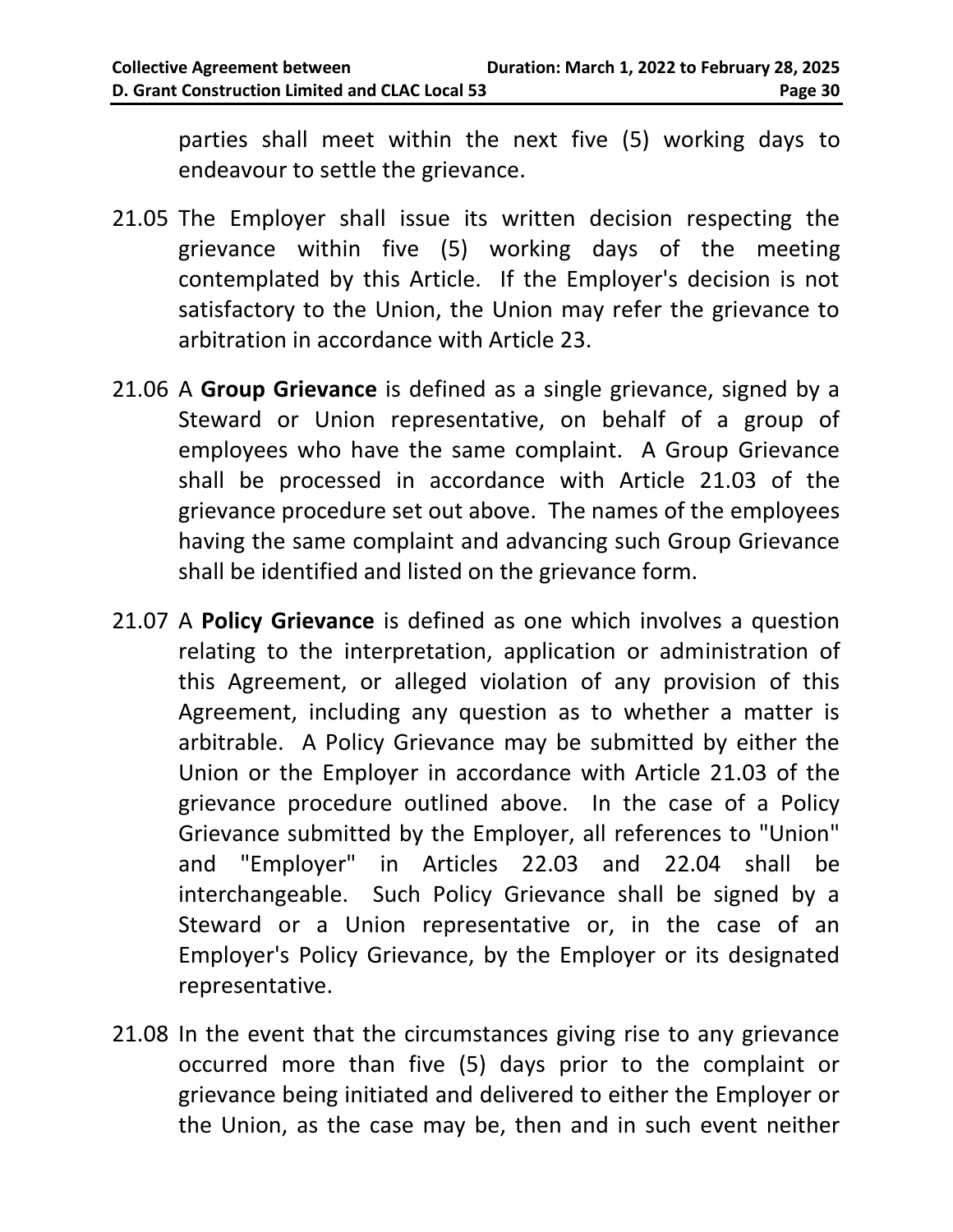the Employer nor the Union shall be required to consider or process any such grievance.

- 21.09 For the proper administration of this Article:
	- a. The nature of the grievance, the remedy sought and the Article or Articles of the Agreement which are alleged to have been violated shall be set out in the written record of the grievance and may not be subject to change in later steps.
	- b. In determining the time which is allowed in the various steps, only working days shall be included, and any time limits may be extended by agreement in writing only.
	- c. If advantage of the provisions of this Article 22 is not taken within the time limits specified herein as set out above, or as extended in writing between the parties, the grievance shall be deemed to have been abandoned and may not be reopened.

#### <span id="page-29-0"></span>**ARTICLE 22 - ARBITRATION**

- 22.01 Each party to this Agreement may refer a grievance to arbitration provided the referral is made within ten (10) working days of the written decision described in Article 22.04 or the date that the written decision should have been made pursuant to Article 22.04. A grievance that is not referred to arbitration in accordance with this Article, shall be deemed to have been abandoned and shall be inarbitrable.
- 22.02 Both parties to this Agreement agree that any grievance concerning the interpretation, application or administration of this Agreement, or alleged violation of any provision of this Agreement, including any question as to whether a matter is arbitrable, which has been properly carried through all the steps of the grievance procedure outlined at Article 22 above and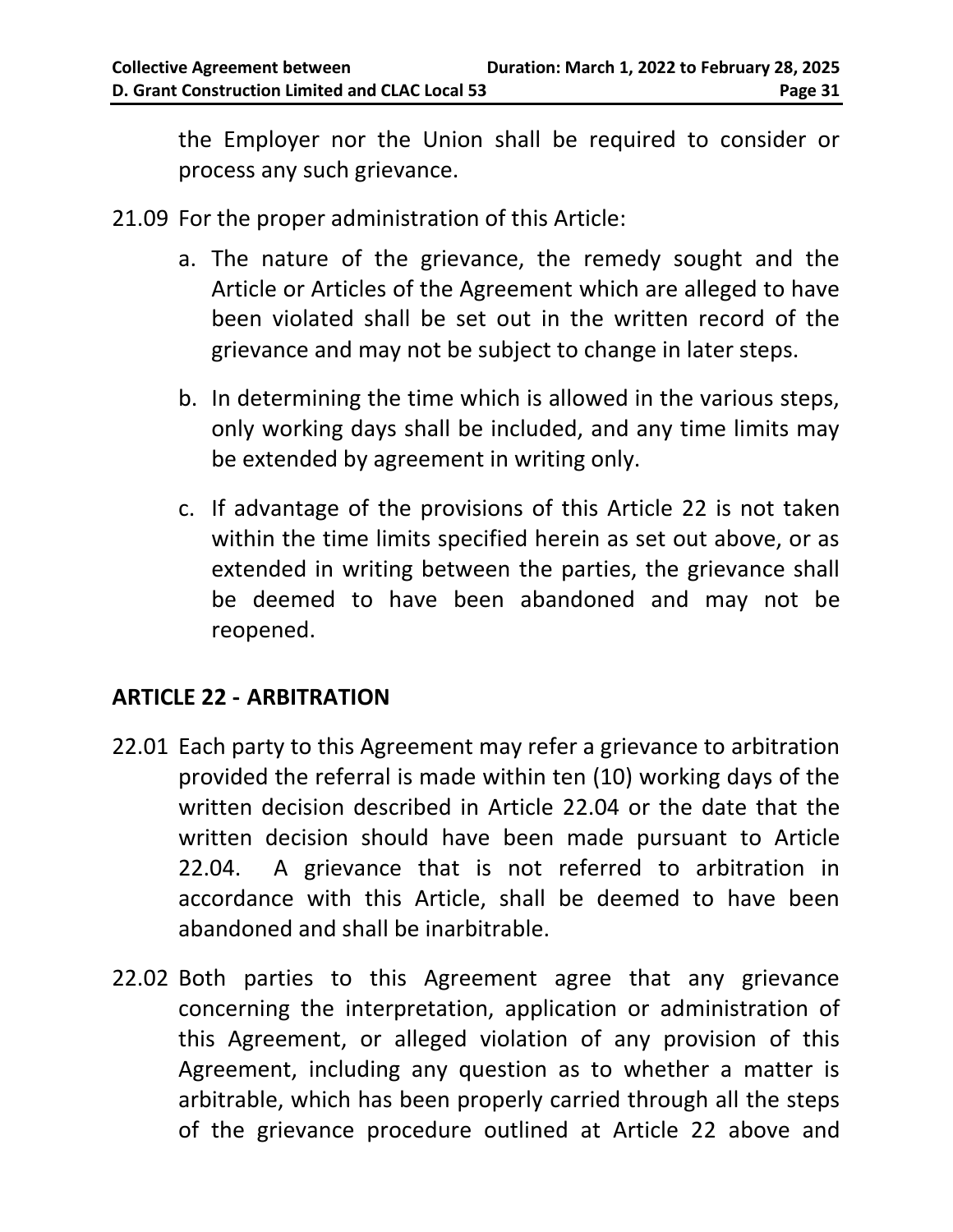which has not been settled, will be referred to a Board of Arbitration at the request of either of the parties hereto.

- 22.03 The Board of Arbitration will be composed of a sole arbitrator chosen by agreement of the parties.
- 22.04 Within two (2) working days of the request of either party for a Board, each party shall notify the other of the name(s) of arbitrator(s) it proposes to act as the sole arbitrator.
- 22.05 Should the Employer and the Union fail to agree on a sole arbitrator within five (5) working days of the notification mentioned in Article 23.04 above, the Ministry of Labour of the Province of Ontario shall be asked to nominate an impartial person to act as the sole arbitrator.
- 22.06 The decision of the sole arbitrator shall be binding on the employees, the Union and the Employer.
- 22.07 The Board of Arbitration shall not have any power to alter or change any of the provisions of this Agreement or to substitute any new provisions for any existing provisions, nor to give any decision inconsistent with the terms and provisions of this Agreement.
- 22.08 Each of the parties to this Agreement shall bear its own expense of arbitration, and the parties shall jointly bear the expenses, if any, of the sole arbitrator.

#### <span id="page-30-0"></span>**ARTICLE 23 - GENDER NEUTRALITY**

23.01 In this Agreement, any references to the masculine gender shall include the female gender and references to the female gender shall include the masculine gender.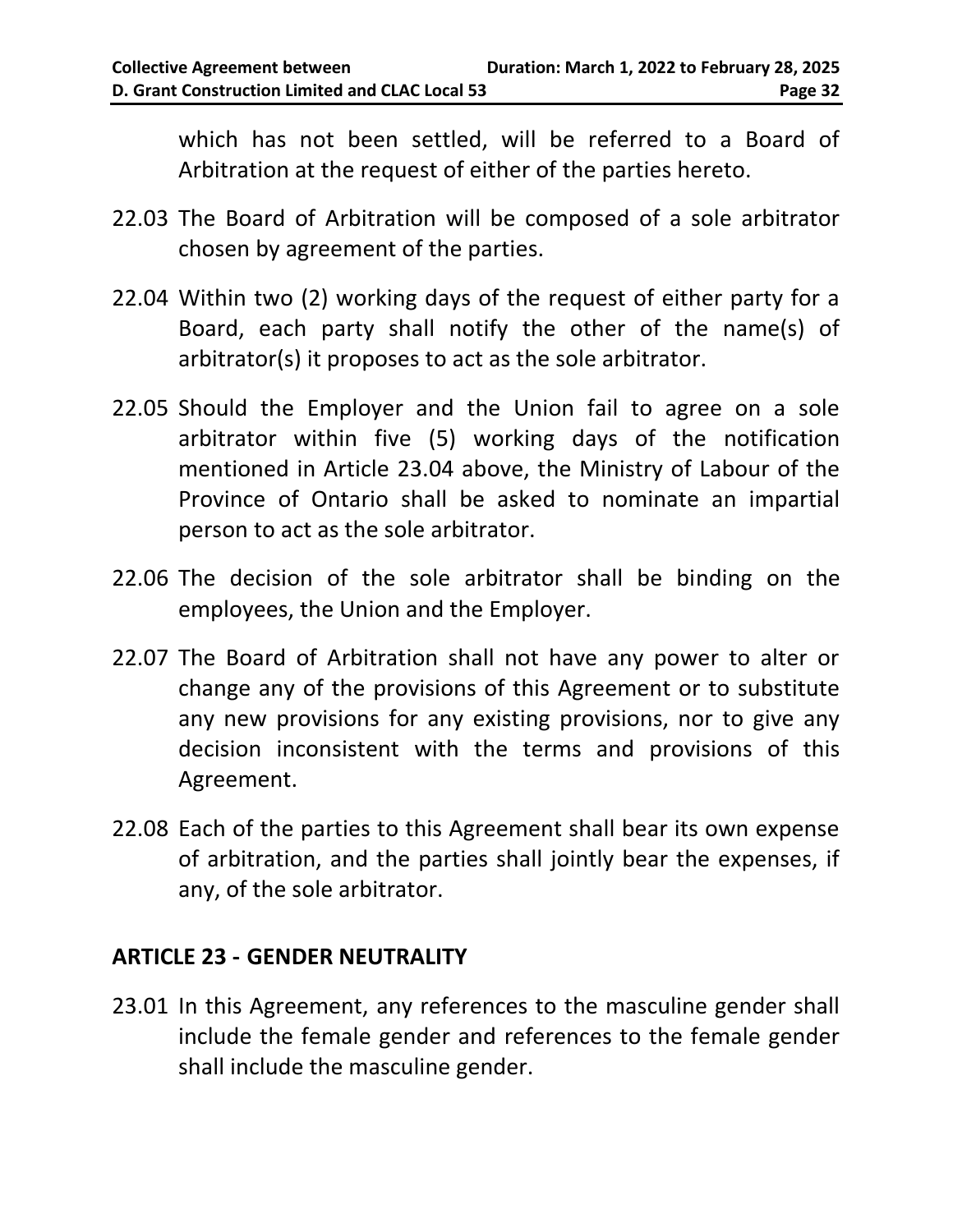#### <span id="page-31-0"></span>**ARTICLE 24 - SEVERABILITY**

24.01 Should any part of this Agreement or any provision herein contained be rendered or declared invalid by reason of any existing or subsequently enacted Provincial or Federal legislation or by decision of the Ontario Labour Relations Board or any Court of competent jurisdiction, such invalidation of such part or provision of this Agreement shall not invalidate the remaining parts or provisions thereof.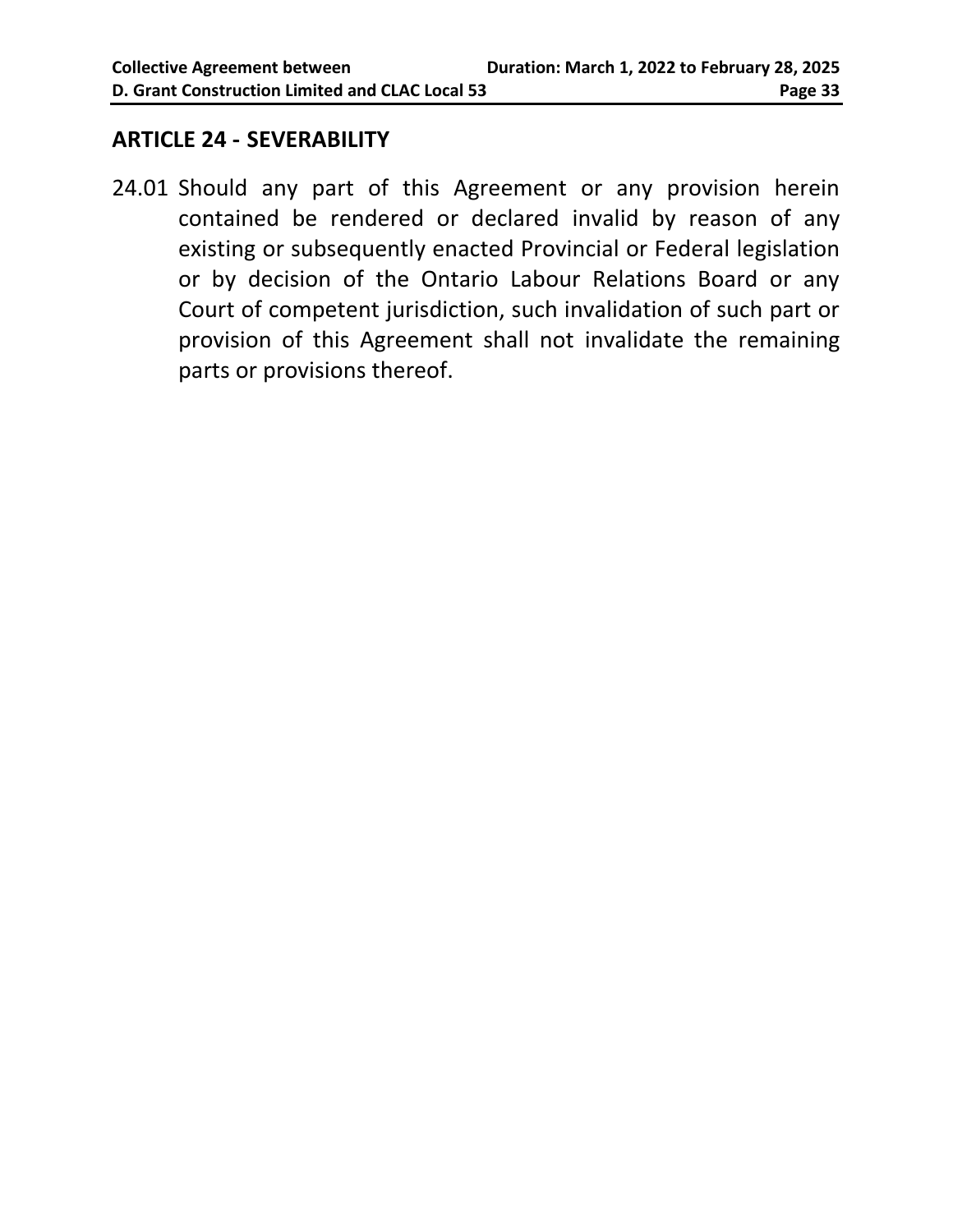#### <span id="page-32-0"></span>**ARTICLE 25 - DURATION**

25.01 This Agreement shall be effective on the first  $(1<sup>st</sup>)$  day of March, two thousand and twenty-two (2022) and shall remain in effect until the twenty-eighth (28<sup>th</sup>) day of February, two thousand and twenty-five (2025) and shall continue in force from year to year thereafter unless either party shall furnish the other with notice of termination or proposed revision of this Agreement not more than ninety (90) days before the expiration date of this Agreement, or in any like period in any year thereafter.

| Signed at London | this 20 | day of April, 2022. |
|------------------|---------|---------------------|
|------------------|---------|---------------------|

For the Employer For the Union

han Gard /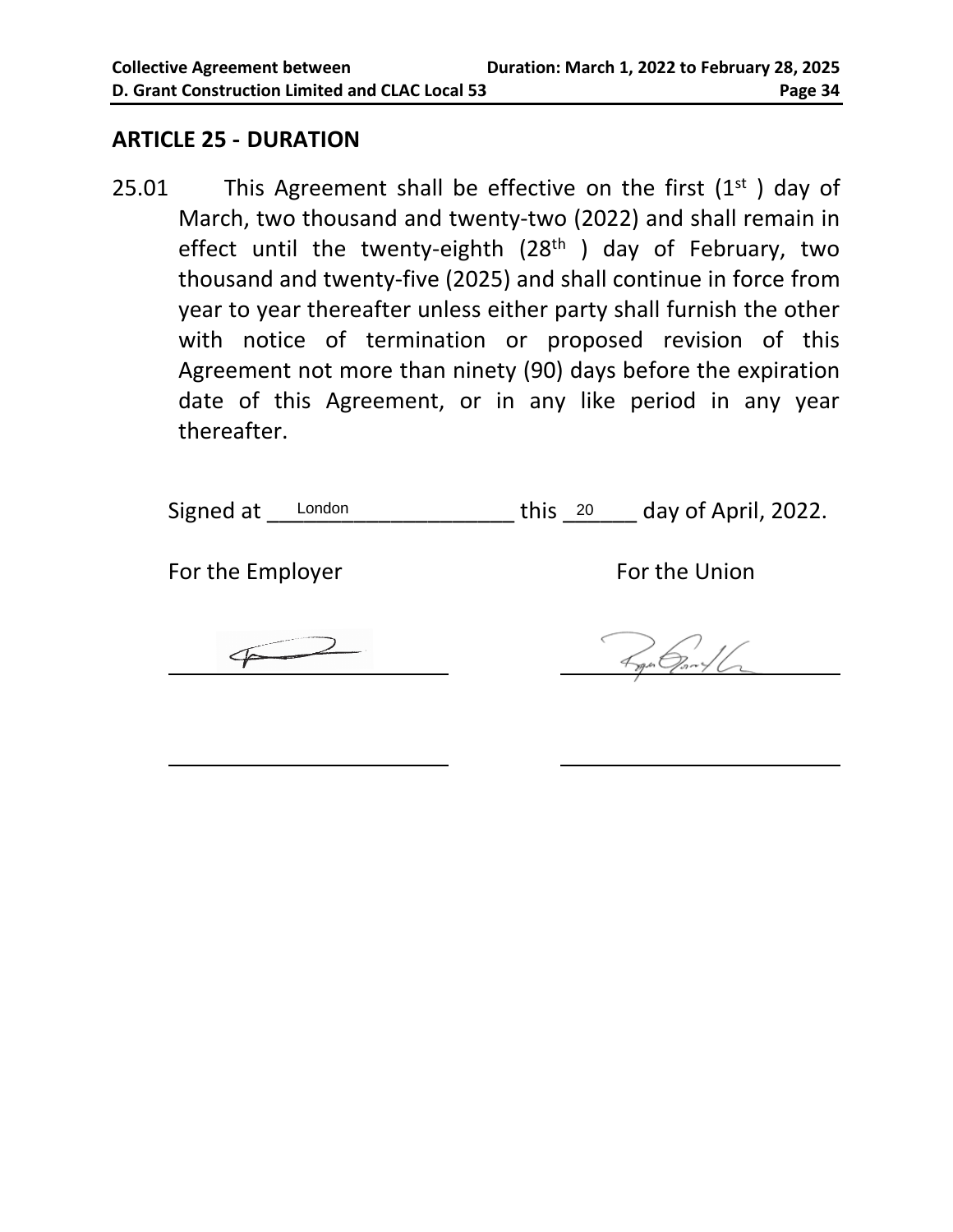#### **SCHEDULE "A" Classifications and Wage Rates**

#### <span id="page-33-0"></span>**Effective March 30, 2022**

|                     |     |             | 4/6/8%    | <b>Statutory</b> |        | 10%            | Ed.         | Ind.        |              |
|---------------------|-----|-------------|-----------|------------------|--------|----------------|-------------|-------------|--------------|
|                     |     | <b>Wage</b> | <b>VP</b> | <b>Hol Pay</b>   | H&W    | <b>Pension</b> | <b>Fund</b> | <b>Fund</b> | <b>Total</b> |
| Carpenter           |     |             |           |                  |        |                |             |             |              |
| Certified           |     | \$34.90     | \$2.79    | \$1.68           | \$1.65 | \$3.49         | \$0.21      | \$0.20      | \$44.92      |
| Carpentry           |     |             |           |                  |        |                |             |             |              |
| Apprentice 4th      |     |             |           |                  |        |                |             |             |              |
| Year                | 90% | \$31.41     | \$1.26    | \$1.45           | \$1.65 | \$3.14         | \$0.21      | \$0.20      | \$39.32      |
| Carpentry           |     |             |           |                  |        |                |             |             |              |
| Apprentice 3rd      |     |             |           |                  |        |                |             |             |              |
| Year                | 80% | \$27.92     | \$1.12    | \$1.29           | \$1.65 | \$2.79         | \$0.21      | \$0.20      | \$35.18      |
| Carpentry           |     |             |           |                  |        |                |             |             |              |
| Apprentice 2nd      |     |             |           |                  |        |                |             |             |              |
| Year                | 70% | \$24.43     | \$0.98    | \$1.13           | \$1.65 | \$2.44         | \$0.21      | \$0.20      | \$31.04      |
| Carpentry           |     |             |           |                  |        |                |             |             |              |
| Apprentice 1st      |     |             |           |                  |        |                |             |             |              |
| Year                | 60% | \$20.94     | \$0.84    | \$0.97           | \$1.65 | \$2.09         | \$0.21      | \$0.20      | \$26.90      |
| <b>Skilled</b>      |     |             |           |                  |        |                |             |             |              |
| Construction        |     |             |           |                  |        |                |             |             |              |
| Labourer            |     | \$32.72     | \$2.62    | \$1.57           | \$1.65 | \$3.27         | \$0.21      | \$0.20      | \$42.24      |
| Construction        |     |             |           |                  |        |                |             |             |              |
| Labourer Level 4    | 90% | \$29.45     | \$1.18    | \$1.36           | \$1.65 | \$2.94         | \$0.21      | \$0.20      | \$36.99      |
| Construction        |     |             |           |                  |        |                |             |             |              |
| Labourer Level 3    | 80% | \$26.18     | \$1.05    | \$1.21           | \$1.65 | \$2.62         | \$0.21      | \$0.20      | \$33.11      |
| Construction        |     |             |           |                  |        |                |             |             |              |
| Labourer Level 2    | 70% | \$22.90     | \$0.92    | \$1.06           | \$1.65 | \$2.29         | \$0.21      | \$0.20      | \$29.23      |
| Construction        |     |             |           |                  |        |                |             |             |              |
| Labourer Level 1    | 60% | \$19.63     | \$0.79    | \$0.91           | \$1.65 | \$1.96         | \$0.21      | \$0.20      | \$25.35      |
|                     |     |             |           |                  |        |                |             |             |              |
| <b>Truck Driver</b> |     | \$29.70     | \$2.38    | \$1.43           | \$1.65 | \$2.97         | \$0.21      | \$0.20      | \$38.53      |

\* hourly representation of value of all paid stat holidays (= to 4% VP)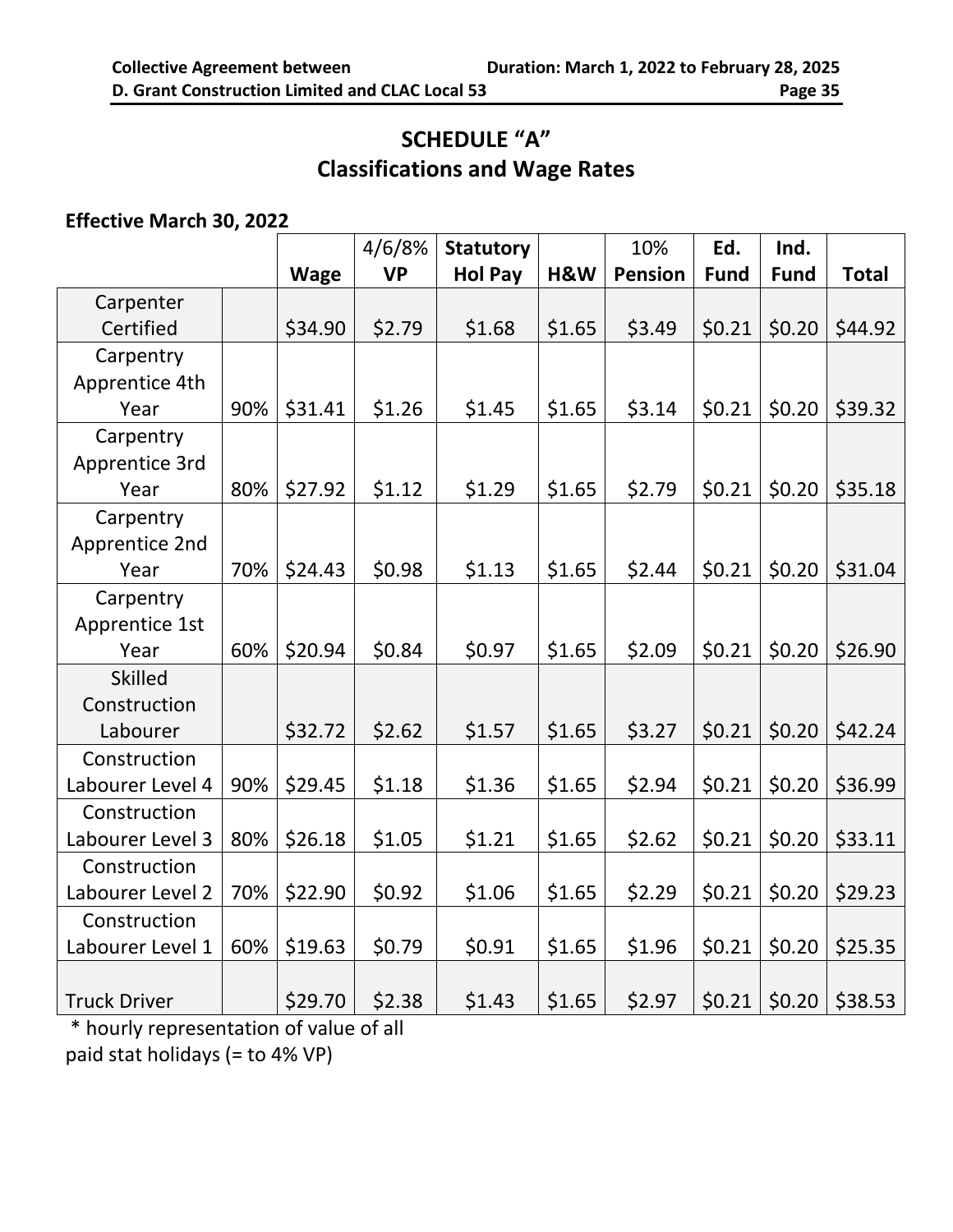#### **Effective February 26, 2023**

|                             |     |                          | 4/6/8%                  | <b>Statutory</b> |        | 10%            | Ed.         | Ind.        |              |
|-----------------------------|-----|--------------------------|-------------------------|------------------|--------|----------------|-------------|-------------|--------------|
|                             |     | <b>Wage</b>              | <b>VP</b>               | <b>Hol Pay</b>   | H&W    | <b>Pension</b> | <b>Fund</b> | <b>Fund</b> | <b>Total</b> |
| Carpenter                   |     |                          |                         |                  |        |                |             |             |              |
| Certified                   |     | \$36.90                  | \$2.95                  | \$1.77           | \$1.70 | \$3.69         | \$0.21      | \$0.20      | \$47.42      |
| Carpentry                   |     |                          |                         |                  |        |                |             |             |              |
| Apprentice 4th              |     |                          |                         |                  |        |                |             |             |              |
| Year                        | 90% | \$33.21                  | \$1.33                  | \$1.54           | \$1.70 | \$3.32         | \$0.21      | \$0.20      | \$41.50      |
| Carpentry                   |     |                          |                         |                  |        |                |             |             |              |
| Apprentice 3rd              |     |                          |                         |                  |        |                |             |             |              |
| Year                        | 80% | \$29.52                  | \$1.18                  | \$1.36           | \$1.70 | \$2.95         | \$0.21      | \$0.20      | \$37.13      |
| Carpentry                   |     |                          |                         |                  |        |                |             |             |              |
| Apprentice 2nd              |     |                          |                         |                  |        |                |             |             |              |
| Year                        | 70% | \$25.83                  | \$1.03                  | \$1.19           | \$1.70 | \$2.58         | \$0.21      | \$0.20      | \$32.75      |
| Carpentry                   |     |                          |                         |                  |        |                |             |             |              |
| Apprentice 1st              |     |                          |                         |                  |        |                |             |             |              |
| Year                        | 60% | \$22.14                  | \$0.89                  | \$1.02           | \$1.70 | \$2.21         | \$0.21      | \$0.20      | \$28.37      |
| <b>Skilled</b>              |     |                          |                         |                  |        |                |             |             |              |
| Construction                |     |                          |                         |                  |        |                |             |             |              |
| Labourer                    |     | \$34.72                  | \$2.78                  | \$1.67           | \$1.70 | \$3.47         | \$0.21      | \$0.20      | \$44.75      |
| Construction                |     |                          |                         |                  |        |                |             |             |              |
| Labourer Level 4            | 90% | \$31.25                  | \$1.25                  | \$1.44           | \$1.70 | \$3.12         | \$0.21      | \$0.20      | \$39.18      |
| Construction                |     |                          |                         |                  |        |                |             |             |              |
| Labourer Level 3            | 80% | \$27.78                  | \$1.11                  | \$1.28           | \$1.70 | \$2.78         | \$0.21      | \$0.20      | \$35.06      |
| Construction                |     |                          |                         |                  |        |                |             |             |              |
| Labourer Level 2            | 70% | \$24.30                  | \$0.97                  | \$1.12           | \$1.70 | \$2.43         | \$0.21      | \$0.20      | \$30.94      |
| Construction                |     |                          |                         |                  |        |                |             |             |              |
| Labourer Level 1            | 60% | \$20.83                  | \$0.83                  | \$0.96           | \$1.70 | \$2.08         | \$0.21      | \$0.20      | \$26.82      |
|                             |     |                          |                         |                  |        |                |             |             |              |
| <b>Truck Driver</b><br>ا بك |     | \$31.70<br>$\sim$ $\sim$ | \$2.54<br>$\sim$ $\sim$ | \$1.52           | \$1.70 | \$3.17         | \$0.21      | \$0.20      | \$41.04      |

\* hourly representation of value of all paid stat holidays (= to 4% VP)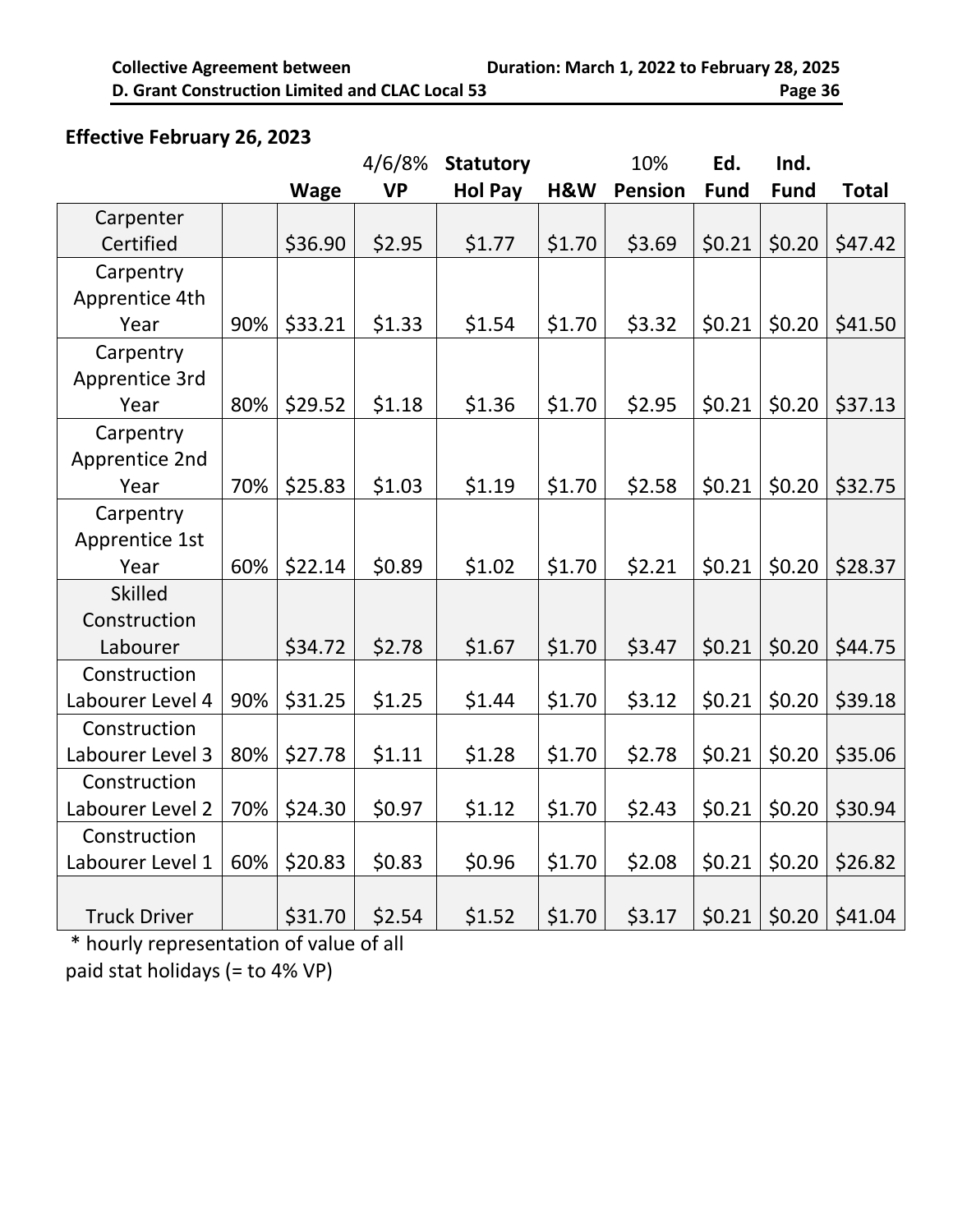#### **Effective March 3, 2024**

|                     |     |             | 4/6/8%    | <b>Statutory</b> |        | 10%            | Ed.         | Ind.        |              |
|---------------------|-----|-------------|-----------|------------------|--------|----------------|-------------|-------------|--------------|
|                     |     | <b>Wage</b> | <b>VP</b> | <b>Hol Pay</b>   | H&W    | <b>Pension</b> | <b>Fund</b> | <b>Fund</b> | <b>Total</b> |
| Carpenter           |     |             |           |                  |        |                |             |             |              |
| Certified           |     | \$38.90     | \$3.11    | \$1.87           | \$1.75 | \$3.89         | \$0.21      | \$0.20      | \$49.93      |
| Carpentry           |     |             |           |                  |        |                |             |             |              |
| Apprentice 4th      |     |             |           |                  |        |                |             |             |              |
| Year                | 90% | \$35.01     | \$1.40    | \$1.62           | \$1.75 | \$3.50         | \$0.21      | \$0.20      | \$43.69      |
| Carpentry           |     |             |           |                  |        |                |             |             |              |
| Apprentice 3rd      |     |             |           |                  |        |                |             |             |              |
| Year                | 80% | \$31.12     | \$1.24    | \$1.44           | \$1.75 | \$3.11         | \$0.21      | \$0.20      | \$39.08      |
| Carpentry           |     |             |           |                  |        |                |             |             |              |
| Apprentice 2nd      |     |             |           |                  |        |                |             |             |              |
| Year                | 70% | \$27.23     | \$1.09    | \$1.26           | \$1.75 | \$2.72         | \$0.21      | \$0.20      | \$34.46      |
| Carpentry           |     |             |           |                  |        |                |             |             |              |
| Apprentice 1st      |     |             |           |                  |        |                |             |             |              |
| Year                | 60% | \$23.34     | \$0.93    | \$1.08           | \$1.75 | \$2.33         | \$0.21      | \$0.20      | \$29.85      |
| <b>Skilled</b>      |     |             |           |                  |        |                |             |             |              |
| Construction        |     |             |           |                  |        |                |             |             |              |
| Labourer            |     | \$36.72     | \$2.94    | \$1.76           | \$1.75 | \$3.67         | \$0.21      | \$0.20      | \$47.25      |
| Construction        |     |             |           |                  |        |                |             |             |              |
| Labourer Level 4    | 90% | \$33.05     | \$1.32    | \$1.53           | \$1.75 | \$3.30         | \$0.21      | \$0.20      | \$41.36      |
| Construction        |     |             |           |                  |        |                |             |             |              |
| Labourer Level 3    | 80% | \$29.38     | \$1.18    | \$1.36           | \$1.75 | \$2.94         | \$0.21      | \$0.20      | \$37.01      |
| Construction        |     |             |           |                  |        |                |             |             |              |
| Labourer Level 2    | 70% | \$25.70     | \$1.03    | \$1.19           | \$1.75 | \$2.57         | \$0.21      | \$0.20      | \$32.65      |
| Construction        |     |             |           |                  |        |                |             |             |              |
| Labourer Level 1    | 60% | \$22.03     | \$0.88    | \$1.02           | \$1.75 | \$2.20         | \$0.21      | \$0.20      | \$28.29      |
|                     |     |             |           |                  |        |                |             |             |              |
| <b>Truck Driver</b> |     | \$33.70     | \$2.70    | \$1.62           | \$1.75 | \$3.37         | \$0.21      | \$0.20      | \$43.54      |

\* hourly representation of value of all paid stat holidays (= to 4% VP)

- 1. The above rates are applicable in all sectors of the construction industry in the province of Ontario.
- 2. A Construction Labourer shall be paid as a percentage of the Skilled Labourer rate, as identified above. Progression through the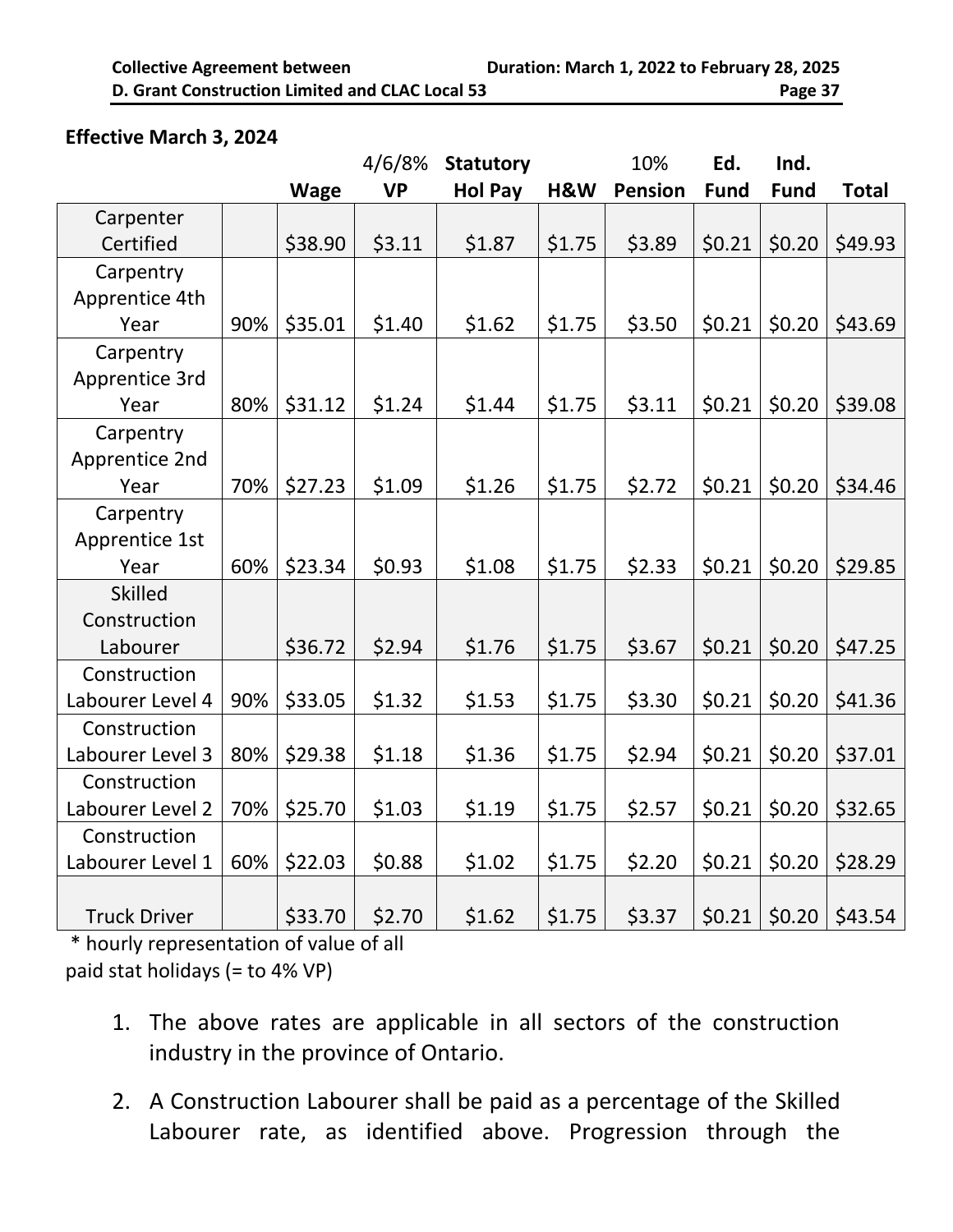Construction Labourer Rate shall occur as set forth in Schedule "B", attached hereto.

3. The Employer shall appoint lead hand or foreman, in the manner described in Schedule "B", attached hereto. A premium for such appointment shall be applied to the base hourly rate as follows;

a. Lead Hand - \$1.00 b. Foreman - \$2.50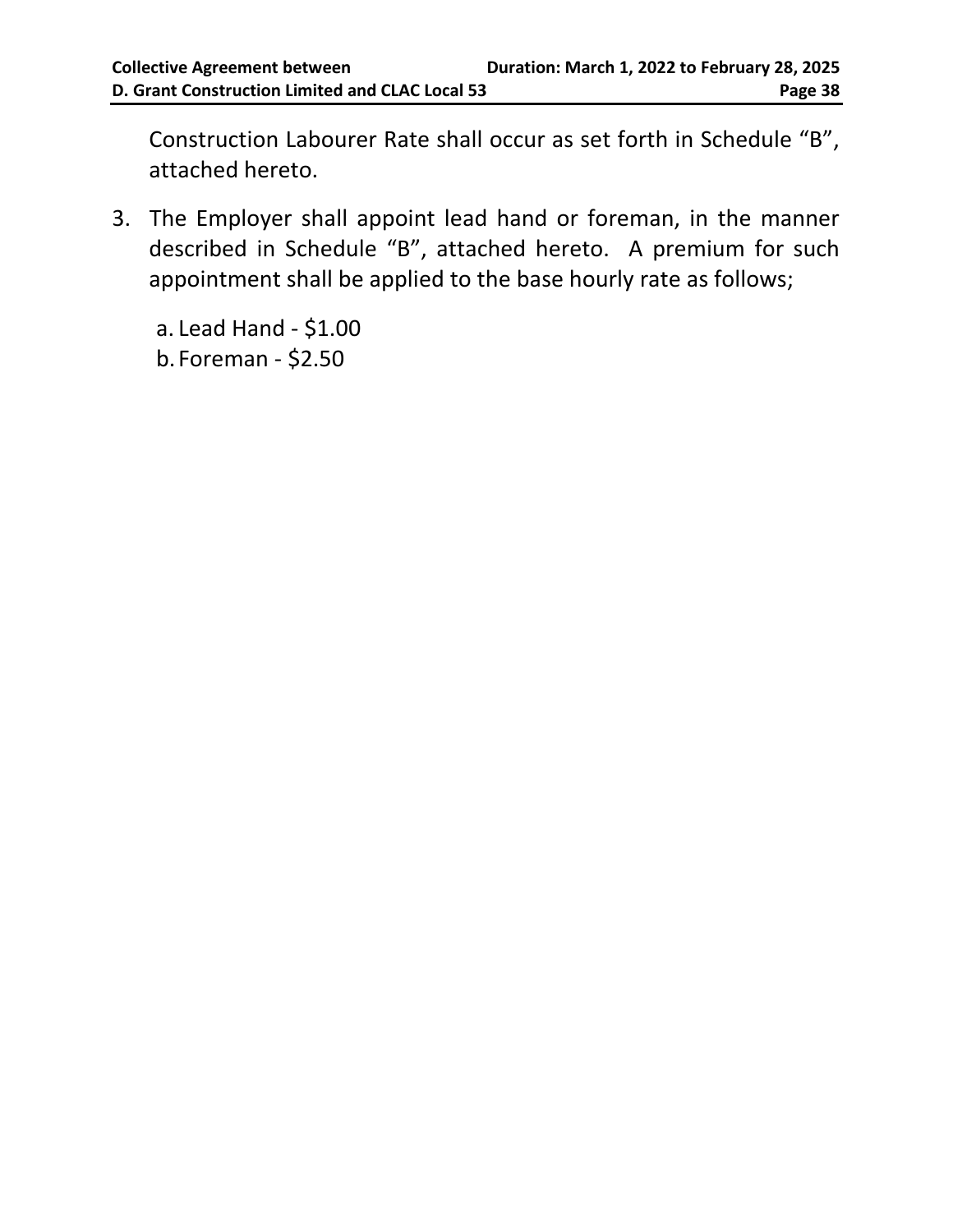<span id="page-37-0"></span>

|                                                       | <b>Courses</b><br>(Cumulative)                                                                                                                                                                                                                          | Service/<br><b>Experience</b> | <b>Tasks (Cumulative)</b>                                                                                                                                                                                                                                                                                                                                                                               |
|-------------------------------------------------------|---------------------------------------------------------------------------------------------------------------------------------------------------------------------------------------------------------------------------------------------------------|-------------------------------|---------------------------------------------------------------------------------------------------------------------------------------------------------------------------------------------------------------------------------------------------------------------------------------------------------------------------------------------------------------------------------------------------------|
| <b>Skilled Labourer</b>                               | <b>Elevating Work</b><br>Platforms (Scissor<br>Lifts); Elevating<br>Work Platforms-<br><b>SPB Series (Self</b><br>Propelled Boom<br><b>Supported Elevating</b><br>Work Platforms);<br><b>Forklift Operator</b><br>Safety                                | 5200 hours<br>worked          | A worker who requires limited<br>supervision and is capable of two (2)<br>of the three (3) listed skilled tasks:<br>Form-setter; Concrete Finisher; patch<br>and level existing slabs; setting hollow<br>metal door frames in all locations;<br>layout and rough carpentry.                                                                                                                             |
| <b>Construction</b><br>Labourer<br>Level 4            | <b>Confined Spaces</b><br>Hazardous<br>Awareness for<br>Construction;<br><b>Suspended Access</b><br>Equipment Users'<br>Hazard Awareness,<br><b>Standard First Aid</b><br>and CPR/AED;<br><b>Trenching Safety</b><br>(Hazard Awareness<br>Introduction) | 3120 hours<br>worked          | A worker who is capable of<br>performing general labour duties,<br>including but not limited to, needle<br>and shoring installations, building<br>scaffolding and winter protection<br>enclosures, build safety railings, frame<br>temporary partitions, performing<br>wood parapet and interior partition<br>backing installations, and levelling<br>plate installations under general<br>supervision. |
| <b>Construction</b><br>Labourer<br>Level 3            | <b>Hoisting and Rigging</b><br>- Basic Safety<br>Training; Scaffold<br>Users' Hazard<br>Awareness; Natural<br>Gas in Construction                                                                                                                       | 2080 hours<br>worked          | A worker who is capable of<br>performing general labour duties,<br>including but not limited to, slab-on-<br>grade preparation, welded wire mesh<br>placement, poly underlay placement,<br>grouting base plates, foundation<br>insulation installation, fire-stopping<br>and smoke sealing, assist with site<br>layout, under general supervision.                                                      |
| <b>Construction</b><br>Labourer<br>Level <sub>2</sub> | Propane in<br>Construction; Traffic<br><b>Control and Backing</b><br>Vehicles; Fire<br>Extinguisher                                                                                                                                                     | 1040 hours<br>worked          | A worker with some construction<br>experience able to perform general<br>labour duties, including but not<br>limited to general site clean-up,<br>dewatering, assisting with winter<br>protection, snow removal and<br>temporary heating, under fairly close<br>supervision.                                                                                                                            |

#### **SCHEDULE "B" LABOUR DEFINITIONS**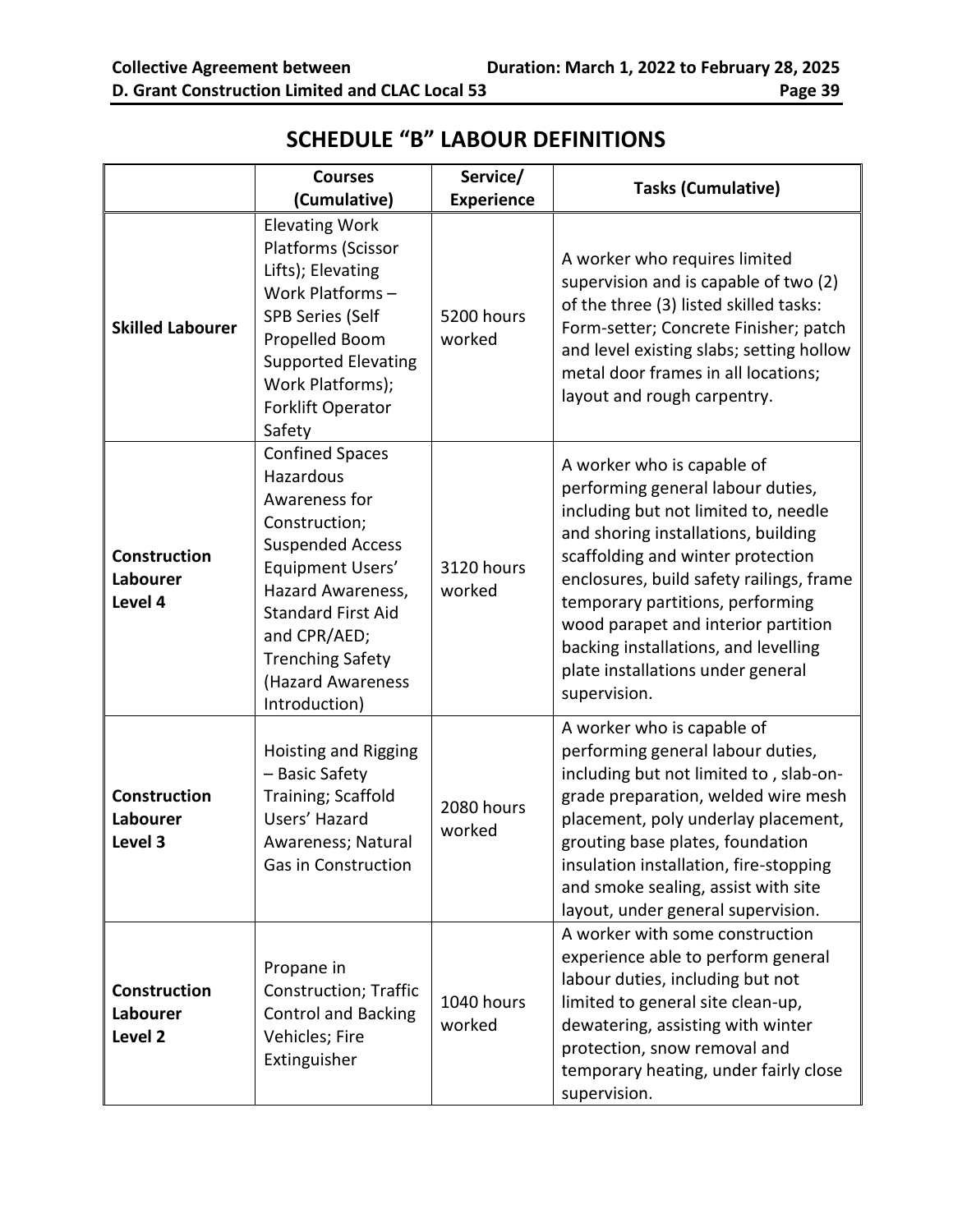#### **LEAD HAND DEFINITION**

An employee designated by the Employer who will have the routine responsibility of being the lead member of the crew. The lead hand assists the foreman with daily organization and direction of labour, equipment and materials, and to ensure that acceptable standards of quality, safety and production are maintained by the crew.

#### **WORKING FOREMAN DEFINITION**

An employee designated by the Employer to be responsible for the daily organization and direction of the workforce, that acceptable standards of quality, safety and productivity are maintained, and for the safe, efficient and productive use of equipment and materials.

**EVALUATION AND GRID ADVANCEMENT** For the purpose of grid advancement, affected employees, being those employees that are not at the top of their classification's wage grid, but still have the opportunity to advance through the wage grid, shall receive a performance evaluation no less then annually. At the request of an employee, the Employer, at its sole discretion, may agree to perform an additional evaluation within the calendar year. If an employee is not granted promotion up the wage grid, the Employer shall clearly define where the employee must improve in order to successfully be promoted.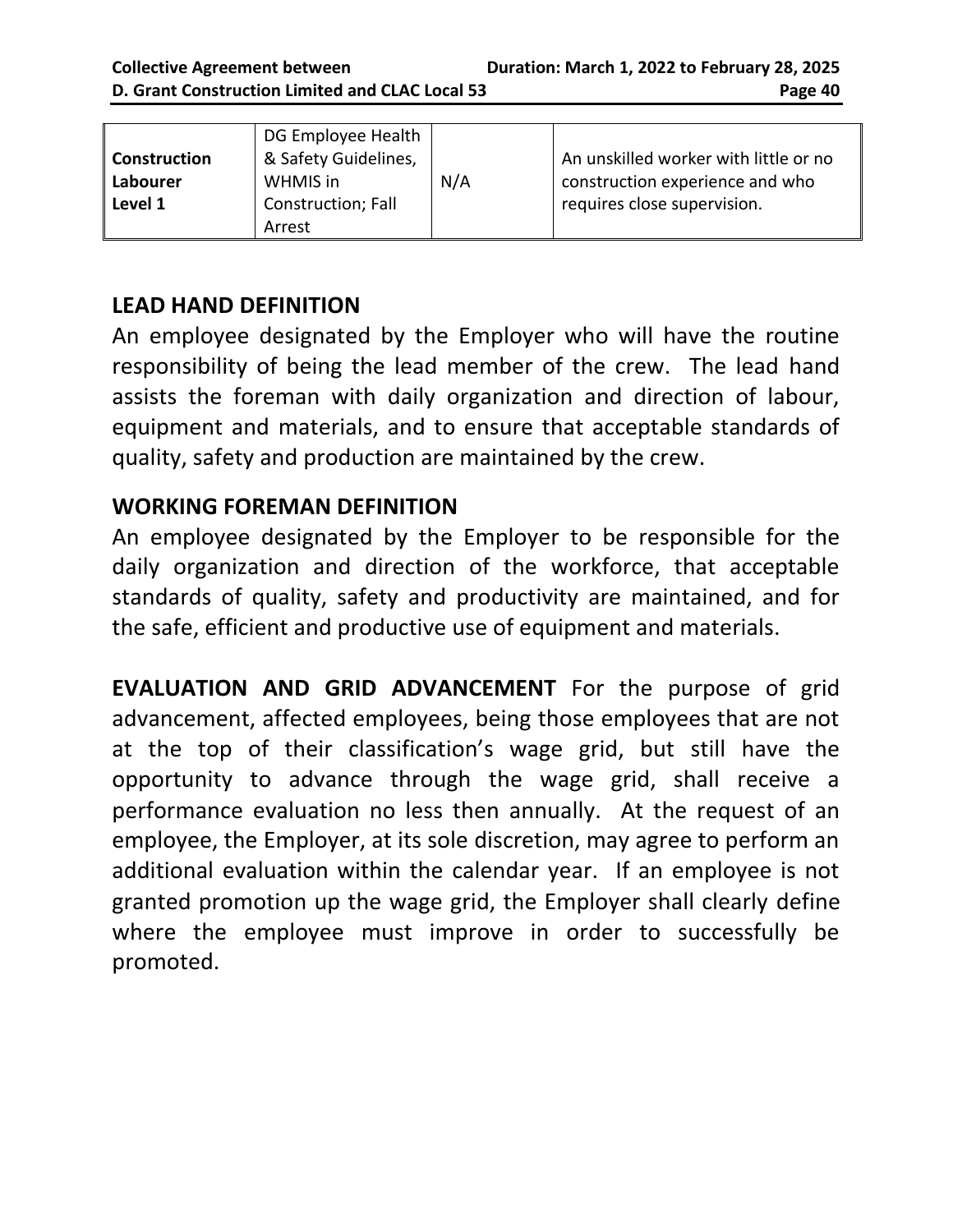#### **SCHEDULE "C" Summary of Health Care Benefits**

<span id="page-39-0"></span>

| Life Insurance                      | \$70,000.00 |
|-------------------------------------|-------------|
| Accidental Death & Dismemberment    | \$70,000.00 |
| • Dependent Life Insurance - Spouse | \$5,000.00  |
| • Dependent Life Insurance - Child  | \$2,500.00  |
|                                     |             |

Long-Term Disability (LTD) – Non-Taxable

- 60% of earnings to a max of \$2,500.00 per month
- Increased LTD available optional

Extended Health Care

- 90% drug card (95% at Preferred Provider)
- Professional Paramedical Services \$600.00/yr for each practitioner listed

Vision Care

- \$350.00 every twenty-four (24) consecutive months
- \$350.00 every twelve consecutive months, under the age of 18
- eye exam once every twenty-four paid months to provincial R&C

Out of Canada/Province – Medical Emergencies

Employee & Family Assistance Program (EFAP)

• available 24/7 and 365

Dental Plan "C"

- Basic and minor restorative services
	- o 100% paid to \$1,500.00 maximum per person, per calendar year
- Major restorative services
	- o 50% paid to \$1,500.00 maximum per person, per calendar year

**The above is intended only as a summary of the major features of the health care benefits. Please consult your CLAC Health Care Benefit Plan Booklet available through your MyCLAC account or call 1-800-463-2522 for a full description of health care benefits covered by the Plan.**